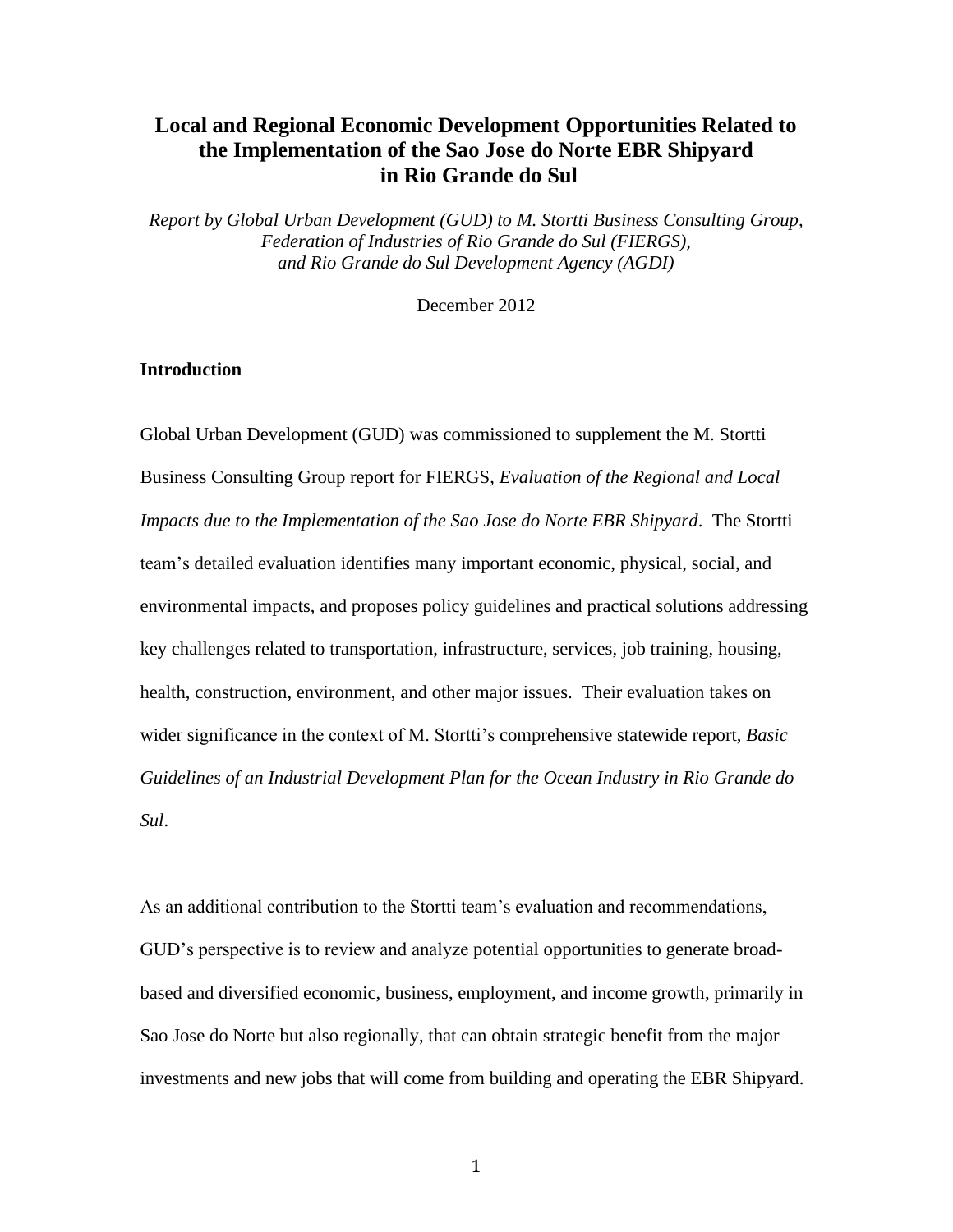GUD proposes several key initiatives that can help enable Sao Jose do Norte and the region to become more prosperous, productive, and globally competitive through Metropolitan Economic Strategy, Sustainable Innovation, and Inclusive Prosperity.

This report was written by Dr. Marc A. Weiss, GUD Chairman and CEO, and Nancy J. Sedmak-Weiss, GUD Secretary-Treasurer and Chief Legal Officer. In conducting our research and analysis, GUD deeply appreciates the valuable information provided by M. Stortti, and we are grateful to AGDI for arranging our three-day site visit and stakeholder meetings in Sao Jose do Norte, Rio Grande, and Pelotas. In the appendix to this report, we list people who participated in the stakeholder meetings, and we are profoundly grateful to everyone who generously took the time to meet with us.

We want to express special appreciation to Marco Franceschi, AGDI's Director for Infrastructure and Energy, who graciously served as our guide for the site visit and stakeholder meetings. We also thank many other AGDI senior staff for their experienced advice and collaborative assistance, particularly Marcus Coester, Ivan De Pellegrin, Moema Pereira Nunes, and Fernando Guimaraes. In addition, we thank Roberto dos Reis Alvarez, International Affairs Manager of the Brazilian Agency for Industrial Development (ABDI) in Brasilia, for helpful guidance. Finally, we are grateful to Dr. Elaine Yamashita Rodriguez, GUD Senior Fellow, for excellent research and analysis, and to Andreia Marin Martins, GUD Senior Fellow, for translating this report into Portuguese.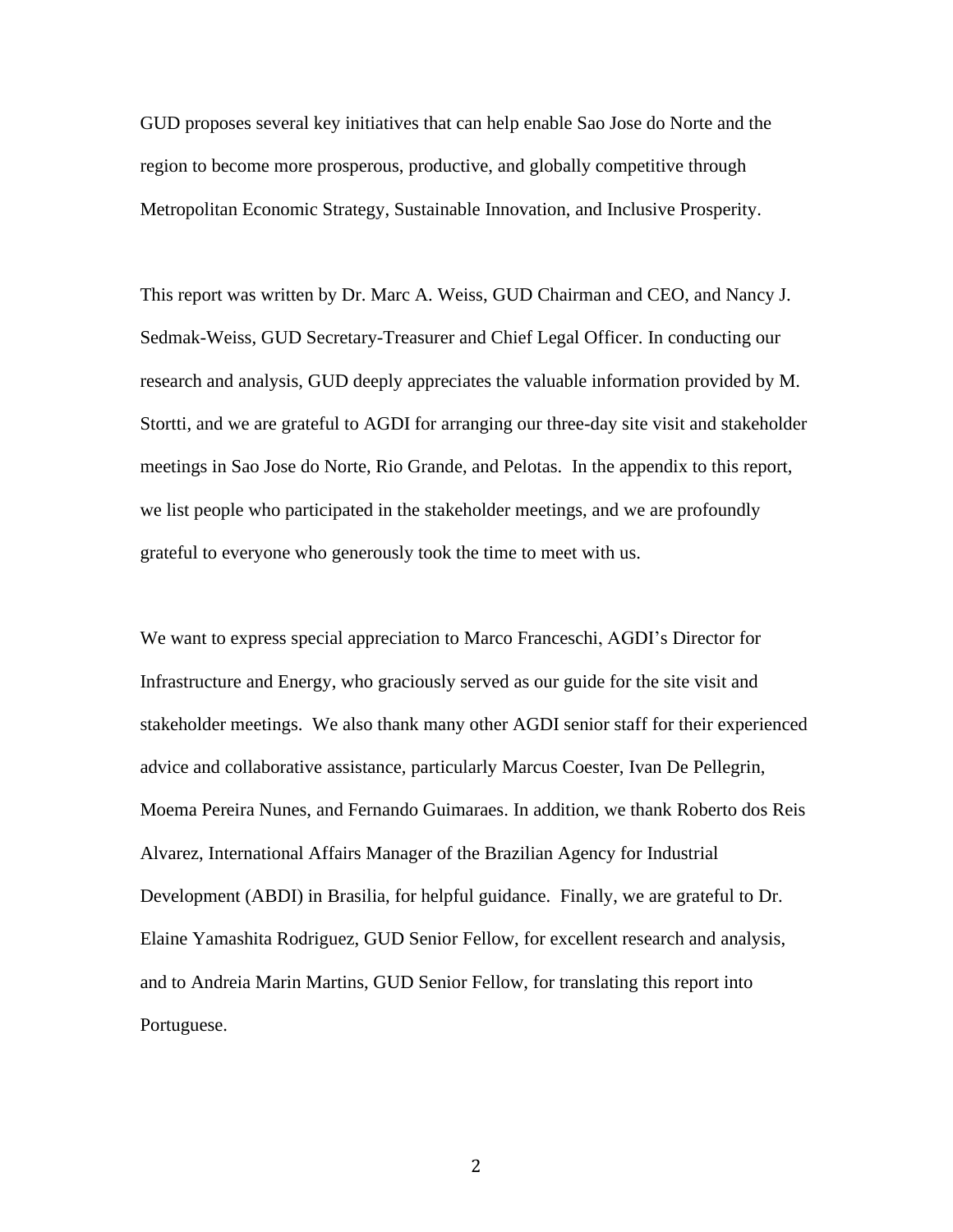#### **Executive Summary**

The coming of the EBR Shipyard to Sao Jose do Norte poses many challenges and creates many opportunities. The M. Stortti Business Consulting Group discusses in detail many of these major challenges, and outlines various actions that are being taken, or can be taken, to plan for and invest in viable solutions. Global Urban Development's report describes key economic opportunities that can generate greater prosperity and quality of life by using the GUD framework for Metropolitan Economic Strategy, Sustainable Innovation, and Inclusive Prosperity. The opportunities highlighted are mainly focused on Sao Jose do Norte, but in several cases they also include Rio Grande, Pelotas, and other communities throughout the region.

GUD's proposed strategy emphasizes four major initiatives:

- *New Economic Opportunities in Commercial Fishing.*
- *New Economic Opportunities in Tourism, Culture, and Creative Industries.*
- *New Economic Opportunities in Wind Power and Green Technologies.*
- *New Economic Opportunities in "Zero Waste" and Cleantech Industries.*

## **Strategic Planning**

GUD strongly concurs with the M. Stortti team's findings that Sao Jose do Norte will be experiencing significant impacts from the EBR Shipyard in terms of rapid growth and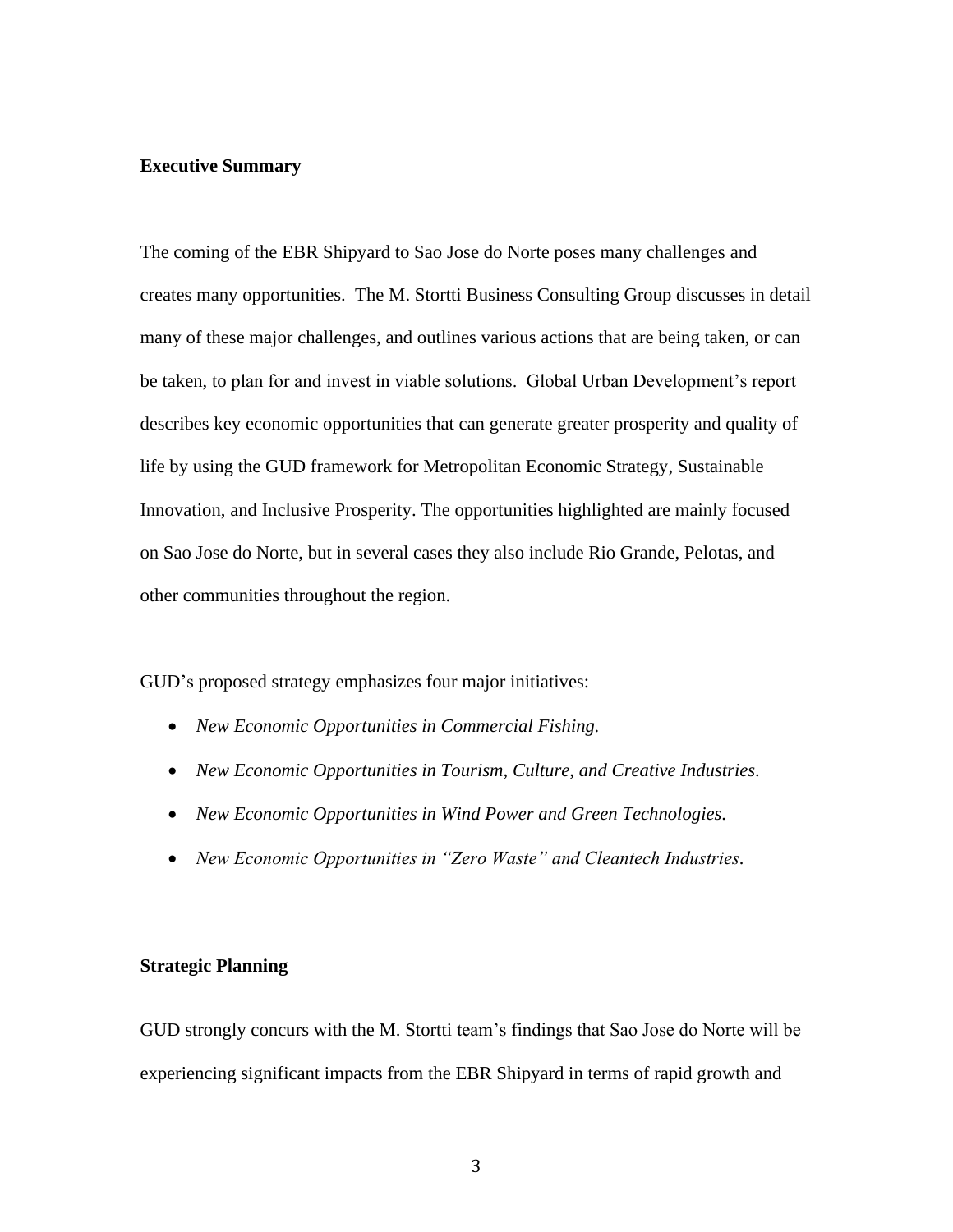change, and that extensive strategic planning is vitally needed to identify the key investments, improvements, and other public, private, and community actions.

Important questions must be addressed in a systematic and proactive way, with support from the State Government, and in some cases, also from the Federal Government. Fortunately, many actions already are being planned or implemented, as summarized in both of the Stortti reports, involving the municipality, the region, the state, and including a series of mitigation measures to be funded and managed by EBR. Among the numerous potential and proposed priority interventions are:

- Widening and improving BR-101 and other major roads, including direct access to the EBR Shipyard for trucks and heavy vehicles bypassing the city center.
- Modernizing the terminals, fleet, and equipment for two-way passenger and motor vehicle ferry service between Sao Jose do Norte and Rio Grande to strengthen capacity, speed, and frequency of service.
- Preserving the physical and cultural heritage of the historic center, and revitalizing the historic waterfront area.
- Producing an adequate supply of new housing that is affordable, decent quality, accessibly located, and environmentally sustainable.
- Providing for sustainable solid waste management.
- Maintaining a sufficient supply of fresh and clean water for producers and consumers.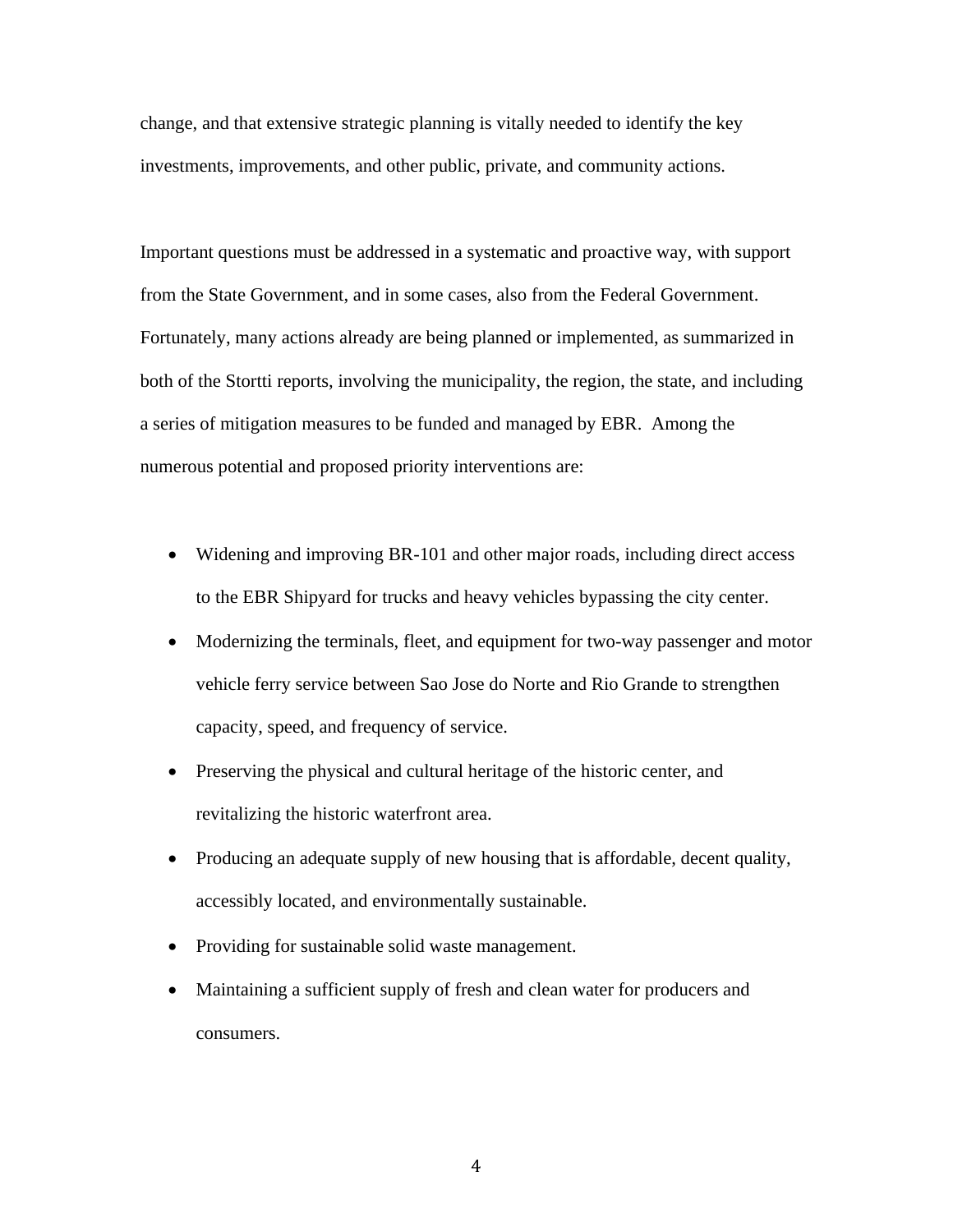- Protecting the sand dunes, clean air, clean water, agricultural and recreational land, and the overall natural environment and ecosystem.
- Improving education and job skills training. In addition to organizations such as SENAI and SEBRAE providing workforce and entrepreneurial training, IFSUL (Federal Institute of Education, Science, and Technology) will be offering courses in Sao Jose do Norte and may locate a permanent facility there, which will be a major resource. Similarly, there is discussion about constructing a federal university campus in Sao Jose do Norte, most likely as a branch of the Federal University of Rio Grande (FURG). Such a strategic investment would become a very important local economic asset.
- Upgrading health care services.
- Increasing the frequency, quality, and accessibility of bus service and other public transportation, including a new bus terminal.
- Creating dedicated paths for bicycling.
- Expanding and modernizing infrastructure and utilities, including electric power generation, distribution of electricity and water, sanitary and storm sewage systems, and other vital needs.
- Investing in regional rail and water transportation.
- Conducting a feasibility study to construct a motor vehicle bridge or underwater tunnel between Sao Jose do Norte and Rio Grande.
- Coordinating local and regional land-use planning.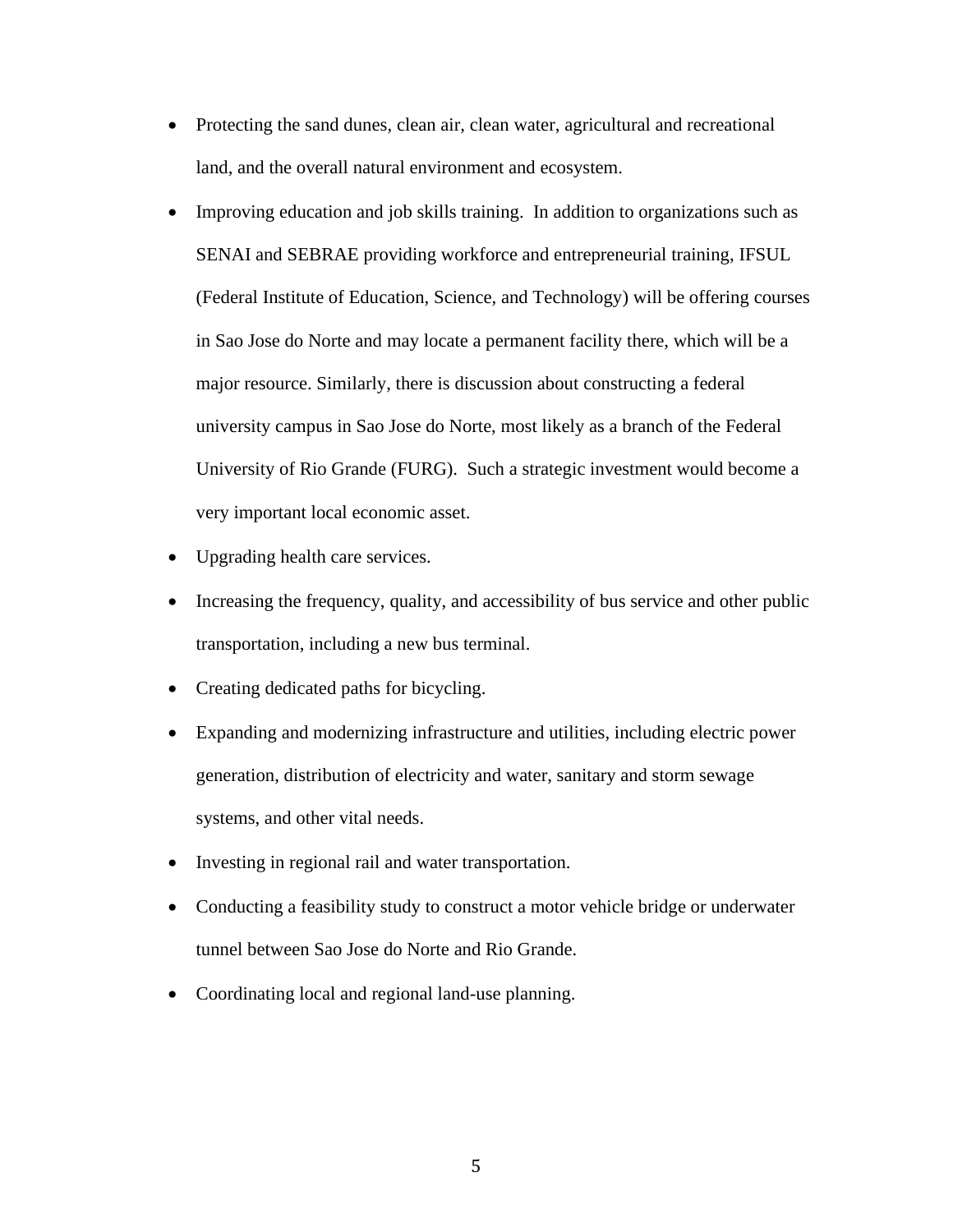Even with these and many other ambitious efforts currently in process, Sao Jose do Norte and its regional neighbors need still more financial and technical resources and time to become fully prepared for the dramatic changes being driven by the growth of maritime industries. Large-scale investments in industrial and port facilities to build, transport, and service platforms, ships, and other heavy equipment directly related to offshore oil and gas exploration and drilling in Brazil, will continue bringing to Sao Jose do Norte, Rio Grande, and other nearby communities an accelerating influx of new jobs, population growth, higher land and building prices, greater traffic congestion, and many other substantial impacts.

Planning for and preparing proactively for such rapid transformation is extremely challenging even in the best of circumstances. It is both vital and urgent that more assistance is available as soon as possible to enable Sao Jose do Norte, Rio Grande, and the entire region to cost-effectively and sustainably guide and shape this difficult transition in order to maximize the economic, social, and environmental benefits, and minimize the potential harm.

In addition to the considerable information included in Stortti's impact analysis of the Sao Jose do Norte EBR Shipyard, the broader Stortti report on the Polo Naval in Rio Grande do Sul contains four detailed charts excellently summarizing some of the key municipal, regional, and state initiatives currently being proposed, planned, or implemented (Volume 2, pages 123-126).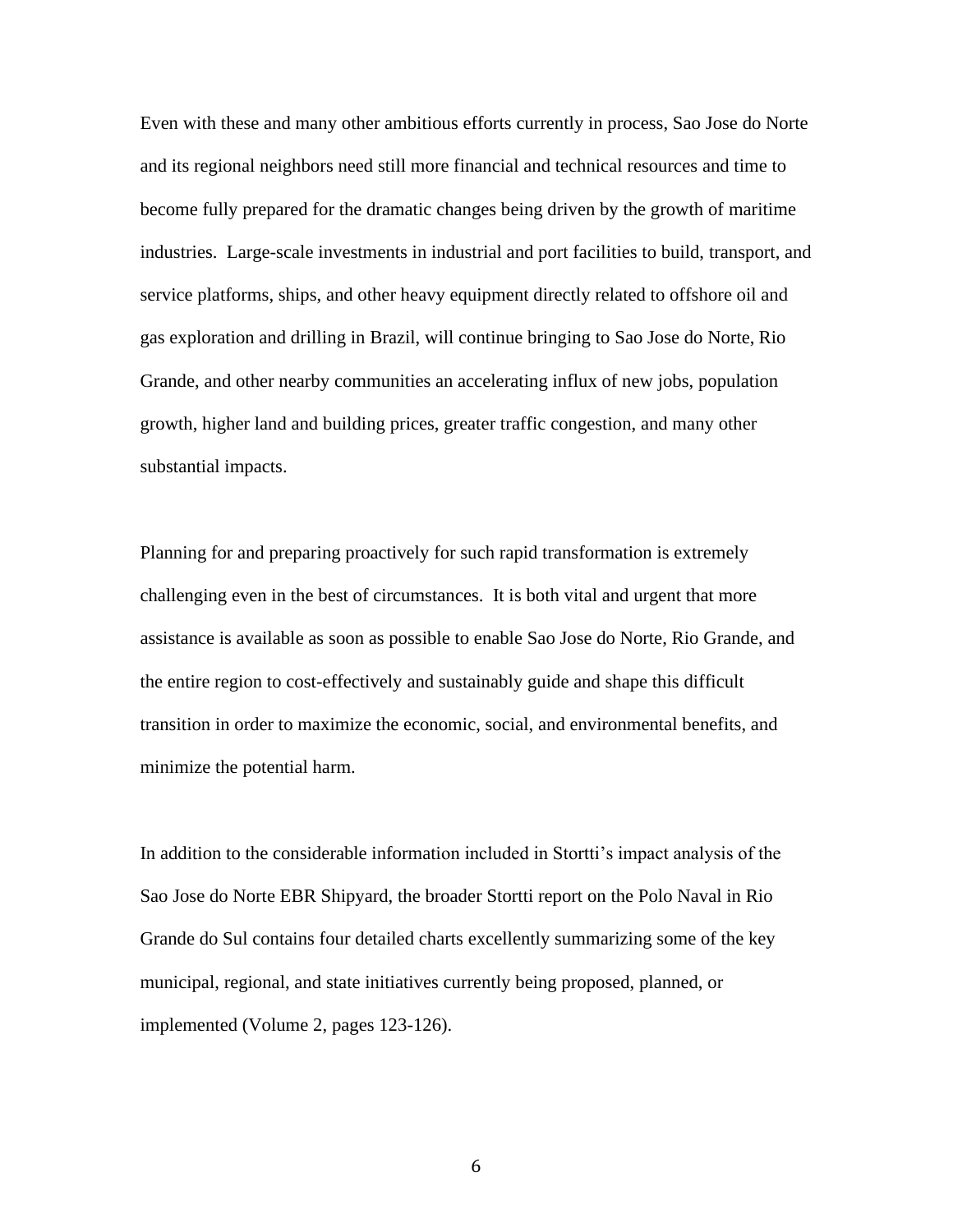#### **Metropolitan Economic Strategy, Sustainable Innovation, and Inclusive Prosperity**

Global Urban Development utilizes the Metropolitan Economic Strategy framework, advancing prosperity, innovation, technology, productivity, efficiency, competitiveness, creativity, sustainability, inclusiveness, and quality of life for communities, cities, regions, states, provinces, and nations throughout the world. Metropolitan Economic Strategy recognizes that in the new global economy, which is knowledge and information-based, and technology and communications-intensive, urban regions are more economically productive than rural areas because they combine the specialization of advanced skills with a wide diversity of many different types of advanced skills, utilizing modern transportation, telecommunications, and other vital institutions, technologies, infrastructure, and services.

Metropolitan Economic Strategy is proactive, requires good leadership and governance in order to succeed, and is based on coordinated and collaborative multi-stakeholder and multi-jurisdictional teamwork. Metropolitan Economic Strategy has two key elements: 1) building from strength — investing in the fundamental assets and activities that make people more productive and places more valuable; and 2) generating dynamism promoting modern, globally competitive industry networks (also called clusters) that accelerate the pace of innovation and growth.

GUD's Chairman and CEO, Dr. Marc Weiss originally developed the Metropolitan Economic Strategy framework in the 1970s and early 1980s when he served as Deputy Director of the California Commission on Industrial Innovation, co-chaired by David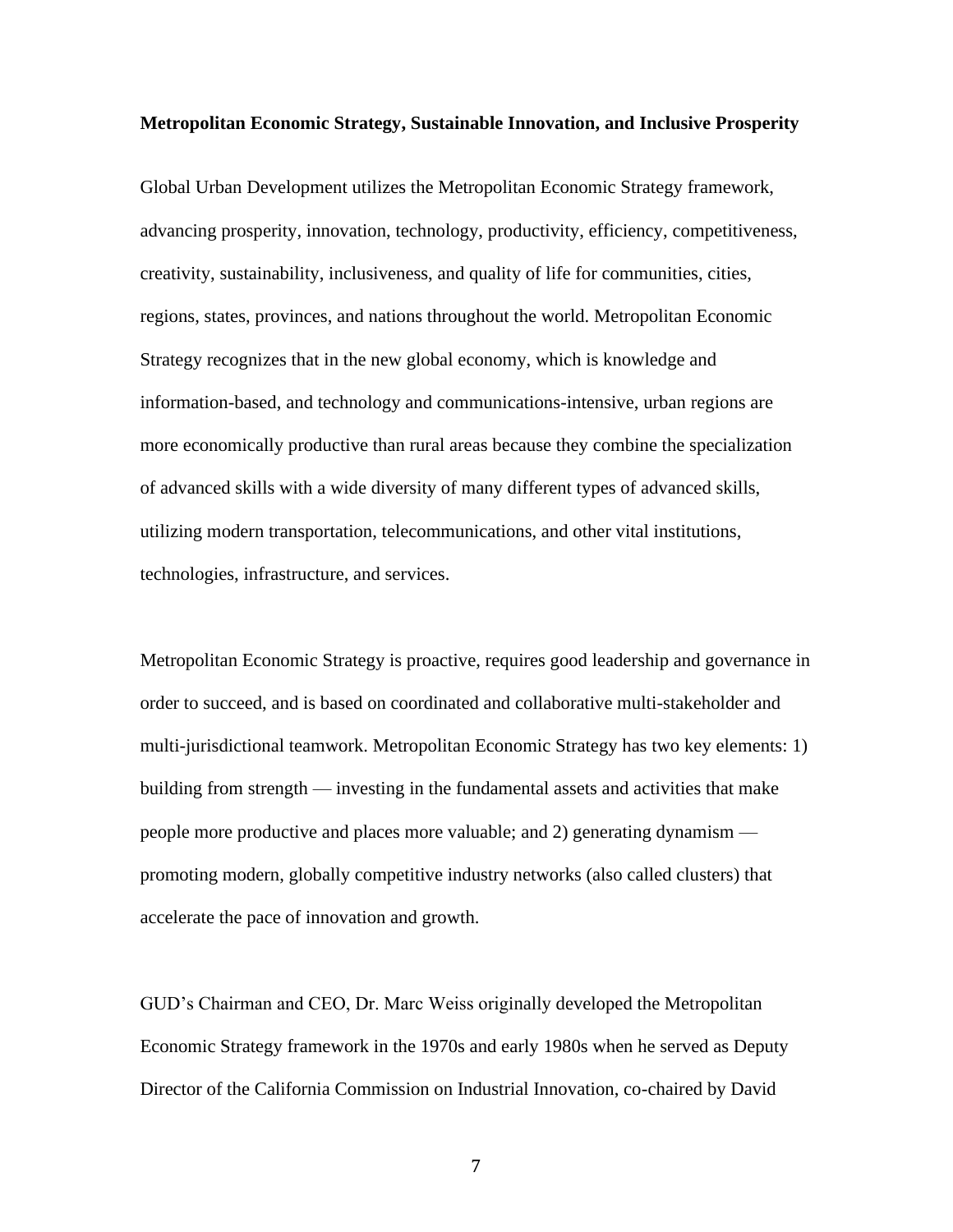Packard, co-founder of HP, and Steve Jobs, co-founder of Apple. The purpose of this commission, created by Governor Jerry Brown, was to promote the growth of advanced technological innovation in Silicon Valley and throughout the State of California. A related initiative was the landmark 1981 economic strategy for the City of Berkeley (home of the University of California's main campus) to grow businesses, jobs, and incomes by promoting energy conservation and efficiency, and renewable energy production and distribution.

During the 1980s and 1990s, Dr. Weiss further refined this strategic framework as a Columbia University professor. Beginning in 1993, he redesigned Metropolitan Economic Strategy as a US national economic growth and urban investment policy for President Clinton, working with the US Department of Housing and Urban Development and the President's Council on Sustainable Development, and successfully applying Metropolitan Economic Strategy in Washington, DC, Metropolitan Baltimore, and other US cities and regions.

Of particularly significant impact was *The Economic Resurgence of Washington, DC: Citizens Plan for Prosperity in the 21st Century* in 1998. This included the highly successful sustainable economic development of NoMa (North of Massachusetts Avenue), which received international recognition as a best practice, and is summarized in GUD's 2008 report to the Organization for Economic Cooperation and Development (OECD) and the Government of Wales.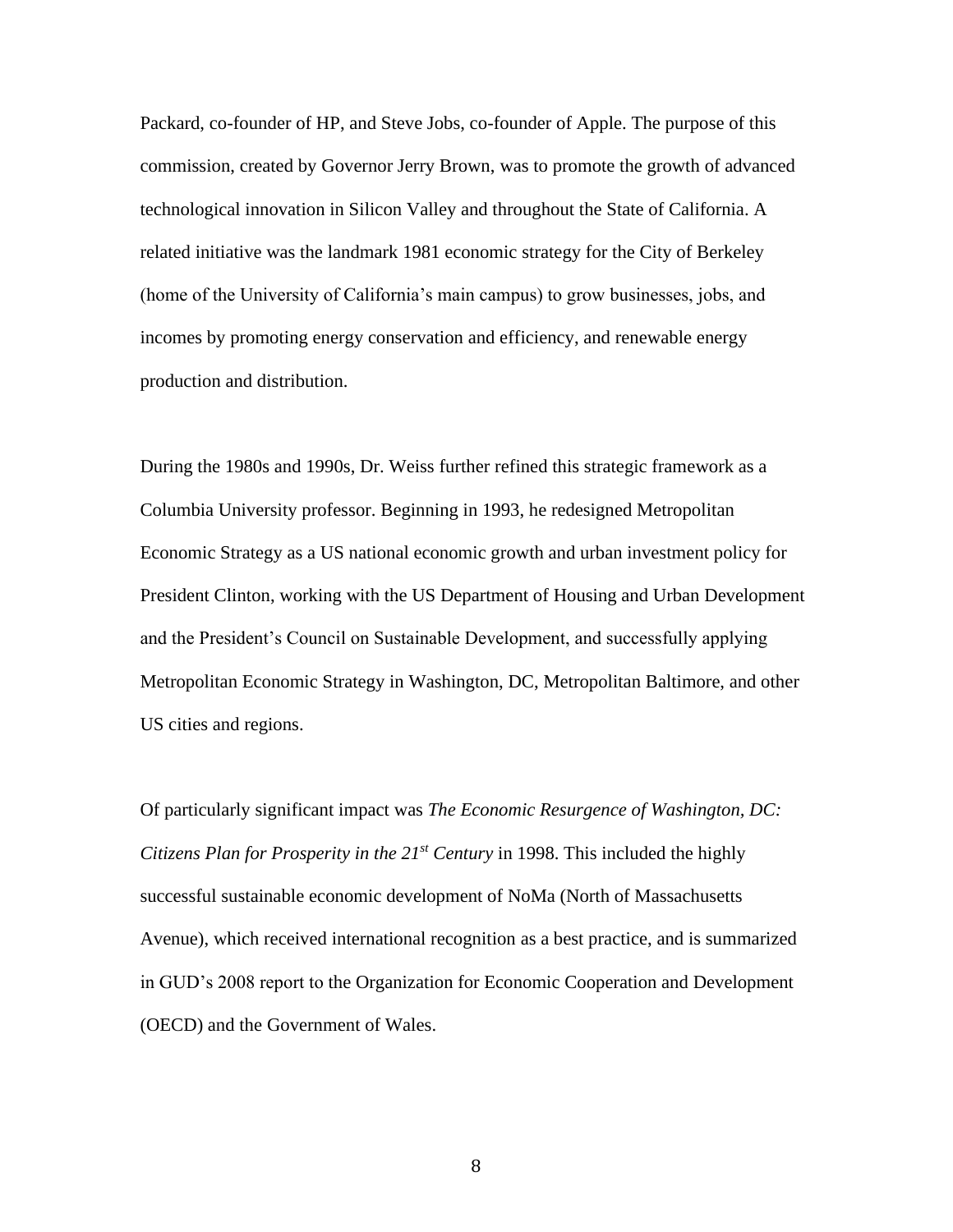Based on this national model, GUD also developed a state-level version of Metropolitan Economic Strategy for the US National Governors Association in 2002, *State Policy Approaches to Promote Metropolitan Economic Strategy*.

Since 2001 GUD has helped spread Metropolitan Economic Strategy worldwide, working with the United Nations, World Bank, OECD, European Union, and in many countries, including Australia, Brazil, Canada, China, Czech Republic, India, Singapore, South Africa, Spain, Sweden, and the UK.

A key aspect of GUD's Metropolitan Economic Strategy framework is Sustainable Innovation, also called Sustainable Economic Development, Climate Prosperity, and Green Capitalism. Since 2007, GUD has worked on Sustainable Innovation for San Jose/Silicon Valley, San Antonio, Southwest Florida, Metropolitan Portland, Metropolitan Denver, and the State of Delaware.

During 2010-11, GUD developed an economic strategy, funded by the US Department of Energy, for Sarasota County, Florida to become a "Center for Innovation in Energy and Sustainability."

GUD helped organize an international conference on "Planning for Sustainable Economic Development Across the Americas," held in Curitiba during June 7-8, 2011, sponsored by the Brazil and US Governments and the Energy and Climate Partnership of the Americas. Also in 2011, GUD worked with the City of Sao Paulo on the "Cidade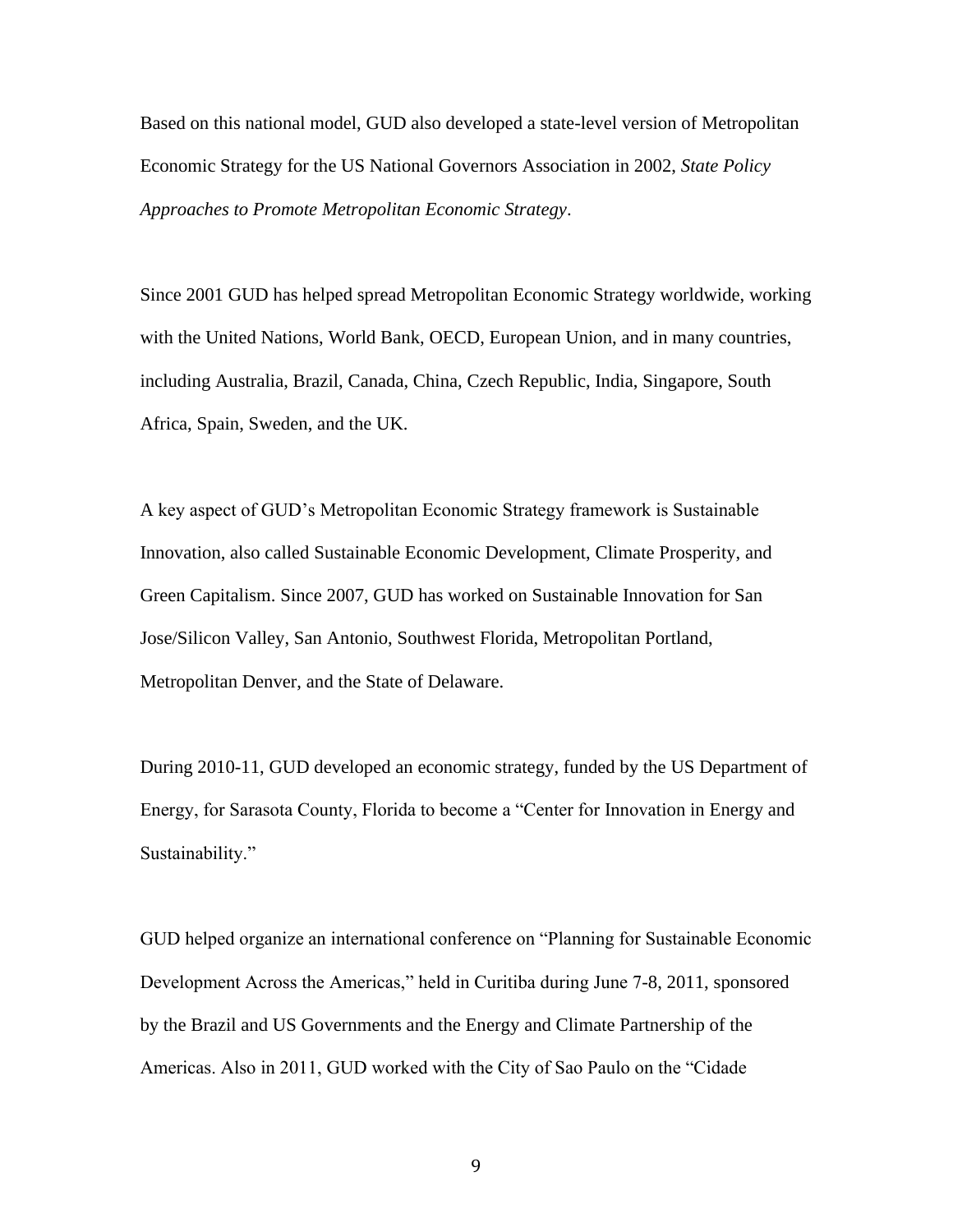Compacta" sustainable urban regeneration initiative. In 2012 GUD advised the Federation of Industries of Minas Gerais (FIEMG) in Belo Horizonte on Metropolitan Economic Strategy, and produced an October 2012 report on *Advanced Manufacturing and Sustainable Innovation: The Third Wave of Industrial and Urban Economic Growth for Minas Gerais*.

GUD has been working with the Rio Grande do Sul Development Agency (AGDI) since November 2011, when Dr. Weiss visited Porto Alegre to participate in the US-Brazil Innovation Learning Laboratory and an international meeting of the Global Federation of Competitiveness Councils. In February 2012, Ivan De Pellegrin and Moema Pereira Nunes from AGDI made a presentation at Columbia University in New York City on regional industrial policy and strategic sectors in Rio Grande do Sul, for the graduate course on "Global Urban Policy and Development" taught by Dr. Weiss, who is an Adjunct Professor of International and Public Affairs.

GUD organized an event on "Metropolitan Economic Strategy and Sustainable Economic Development in Brazil" at the UN World Urban Forum in Naples, Italy on September 5, 2012, at which Marcus Coester, AGDI President, was one of the featured speakers. In October 2012, Dr. Weiss gave a major presentation on Metropolitan Economic Strategy and Sustainable Innovation at the FIERGS Fifth Annual Innovation Congress in Porto Alegre.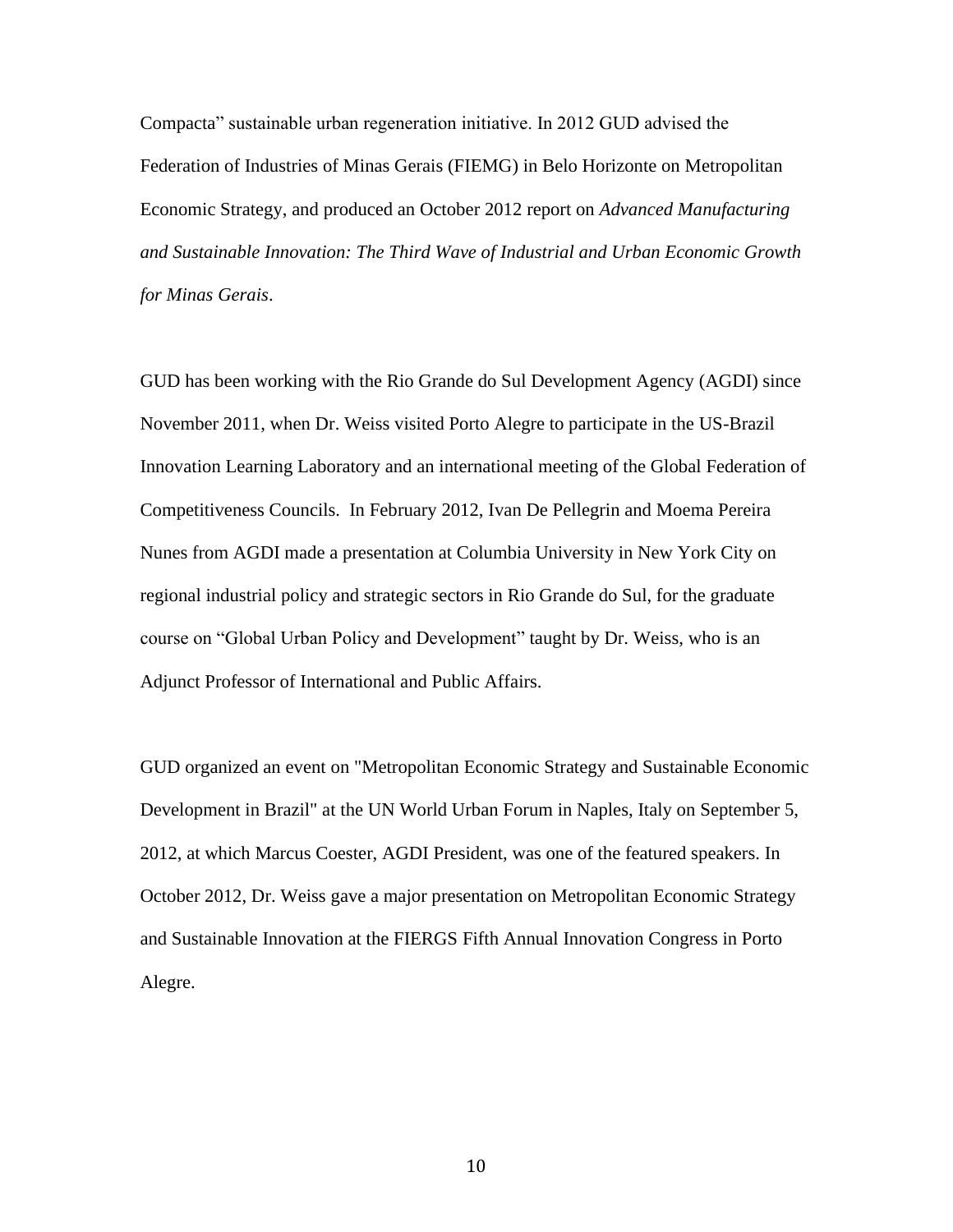GUD is applying our Metropolitan Economic Strategy, Sustainable Innovation, and Inclusive Prosperity framework in this report on *Local and Regional Economic Development Opportunities Related to the Implementation of the Sao Jose do Norte EBR Shipyard*. Our main focus in this report is on Sao Jose do Norte, though with some broader regional connections, especially with Rio Grande. We strongly recommend that local, regional, and state leadership actively collaborate in developing a comprehensive Metropolitan Economic Strategy for the maritime area of southeastern Rio Grande do Sul, in order to maximize prosperity, innovation, technology, productivity, efficiency, competitiveness, creativity, sustainability, inclusiveness, and quality of life for everyone and every community.

#### **New Economic Opportunities in Commercial Fishing**

One of the most important traditional livelihoods in Sao Jose do Norte is commercial fishing, especially for shrimp, croaker, mullet, catfish, silverside, flatfish, and blue crab. The total annual value of fisheries production in Sao Jose do Norte is more than R\$ 16 million, nearly 10 percent of the overall GDP and up to one-quarter of the agricultural GDP. This includes commercial fishing in coastal waters and in the Lagoa dos Patos, fish farming (mainly shrimp aquaculture), and both industrial-type large-scale fishing and more traditional artisanal-type small-scale fishing.

Recently two professors from FURG, Daniela Kalikoski and Marcelo Vasconcellos, conducted a major study, published by the UN Food and Agriculture Organization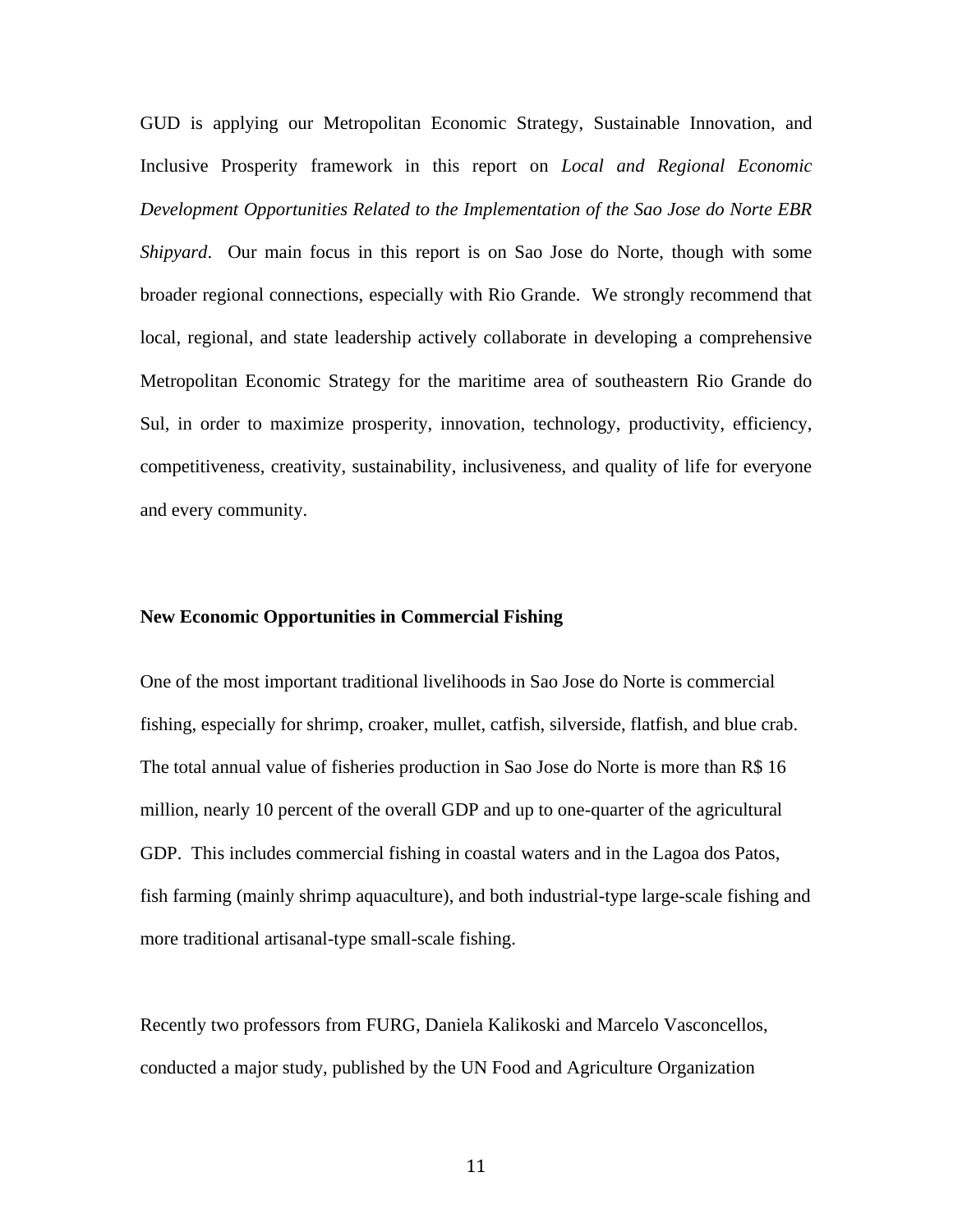(FAO), entitled *Case Study of the Technical, Socio-Economic, and Environmental Conditions of Small-Scale Fisheries in the Estuary of Patos Lagoon, Brazil*. This 2012 report is an in-depth description and analysis of the artisanal fishing community in the region, and it suggests that various organizational efforts can substantially increase fishing incomes and profits in Sao Jose do Norte by capturing a larger share of the total market value of the fish. Currently most of these small-scale artisans immediately sell their fresh fish catch to intermediaries, and the fish move through a value-added supply chain that substantially increases the final prices paid by consumers. Typically consumers pay up to 263 percent more to purchase fresh fish than the price initially paid by intermediaries to the original fishers for the same product.

According to the FURG/UN report, "One of the alternatives sought by fishers in the region to address problems in the commercialization of fish products is the organization of fishers' associations and cooperatives. In addition, different strategies to decrease the high rate of incidence of intermediaries in commercialization have been implemented by the government both at municipal and federal levels." Such strategies include support for "Fish Fairs" enabling small-scale fishers to sell directly to consumers, supplying institutional markets though "Zero Hunger" and other special programs, fish processing (especially for shrimp and blue crab), and additional methods. Further, these goals can be accomplished by modernizing the fleet of vessels and equipment, in order to reduce costs and improve efficiency and productivity. Finally, long-term issues of sustainability and health of fish stocks are currently being addressed through the innovative regional Forum of the Lagoa dos Patos.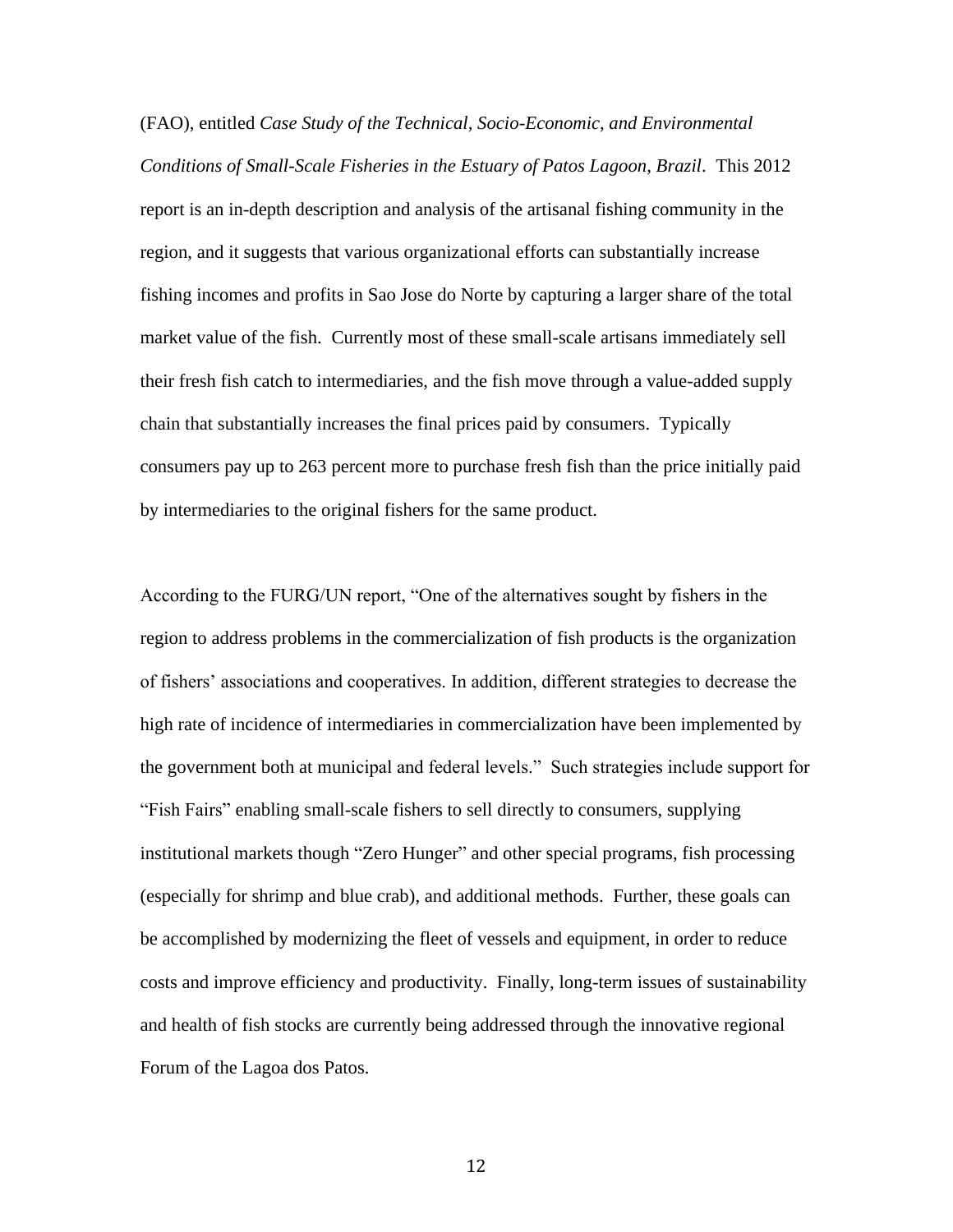The FURG/UN study concludes:

"Artisanal fisheries are characterized by minimal infrastructure for fish landing and conservation. Although this situation is well suited to the dominant type of commercialization, it is an important impediment to the development of alternative market strategies, which would increase economic returns for fishers and allow them to break away from the economic dependence on intermediaries and processors."

"The bulk of fisheries production is marketed fresh. Fishers sell their catches to a different array of buyers, including intermediaries, local processors, associations and/or cooperatives and directly to consumers. Selling to local buyers and/or intermediaries is the dominant way of commercialization in the main fishing localities. The highest prices are fetched when selling directly to consumers, while little variation in prices was found among the other identified buyers. In recent years, efforts have been made to stimulate the organization of fishers' associations and cooperatives as a way of promoting better and fairer options for fish commercialization. Although this mode of commercialization has a potential role to play in the future, it was found to have minor importance at the moment in the region."

*"Improving the role of fishers associations and cooperatives in the region will require strengthening community leadership, building technical capacity, improving and strengthening formal credit policies for local community-based organizations,*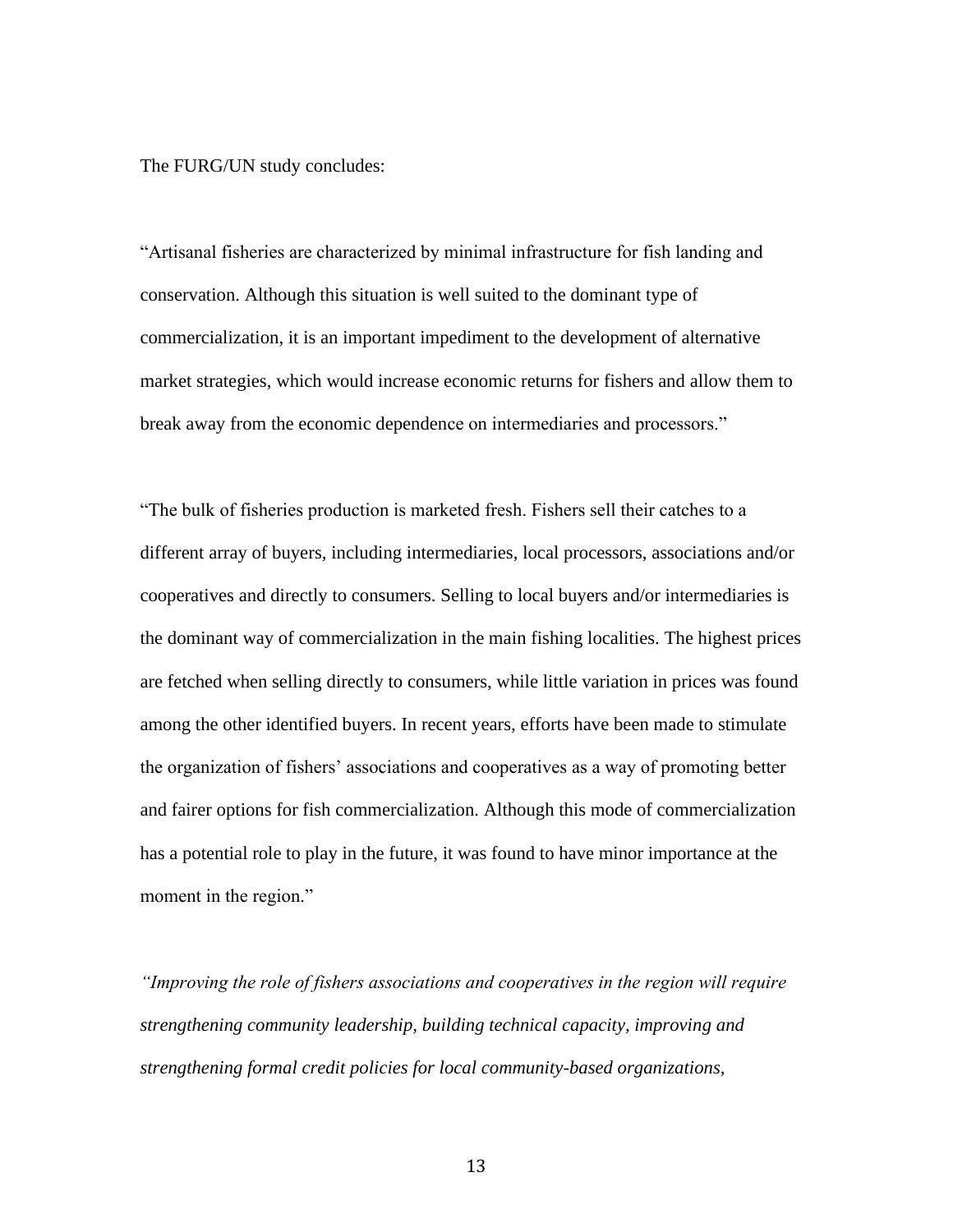*strengthening alternative markets for artisanal fisheries production (e.g., institutional markets and fish fairs), and finding ways to regulate the dominant mode of commercialization in the region centered on the intermediaries."* (italics added)

It may be possible to organize either existing or new fishers' associations or cooperatives in Sao Jose do Norte that will be able to create a "brand" for marketing its fish products locally and regionally as distinctively higher quality, fresher, and tastier. Such a branding-based identity and marketing strategy can generate rising consumer demand and enable producers to obtain better prices and higher profits. Marketing cooperatives in the US have been very successful with such branding strategies, whether for dairy products through Land O' Lakes, or for citrus products through Sunkist. Sao Jose do Norte previously had an agricultural cooperative, PROGASA (Produtos Gauchos S/A), and there may be some useful lessons to be learned from this experience, as well as from the two local fishers' cooperatives, CECOV and COOPANORTE.

The artisanal fishing community in Sao Jose do Norte can work with SENAI, SEBRAE, IFSUL, and FURG to obtain business management and marketing assistance. It can also benefit from overall skills training and technical information and advice, including advanced production process ideas and methods, and innovative and sustainable new technologies.

Also, Sao Jose do Norte can organize a permanent and regular Fish Fair near the historic waterfront and ferry terminal. Indeed, the city has received a federal grant from the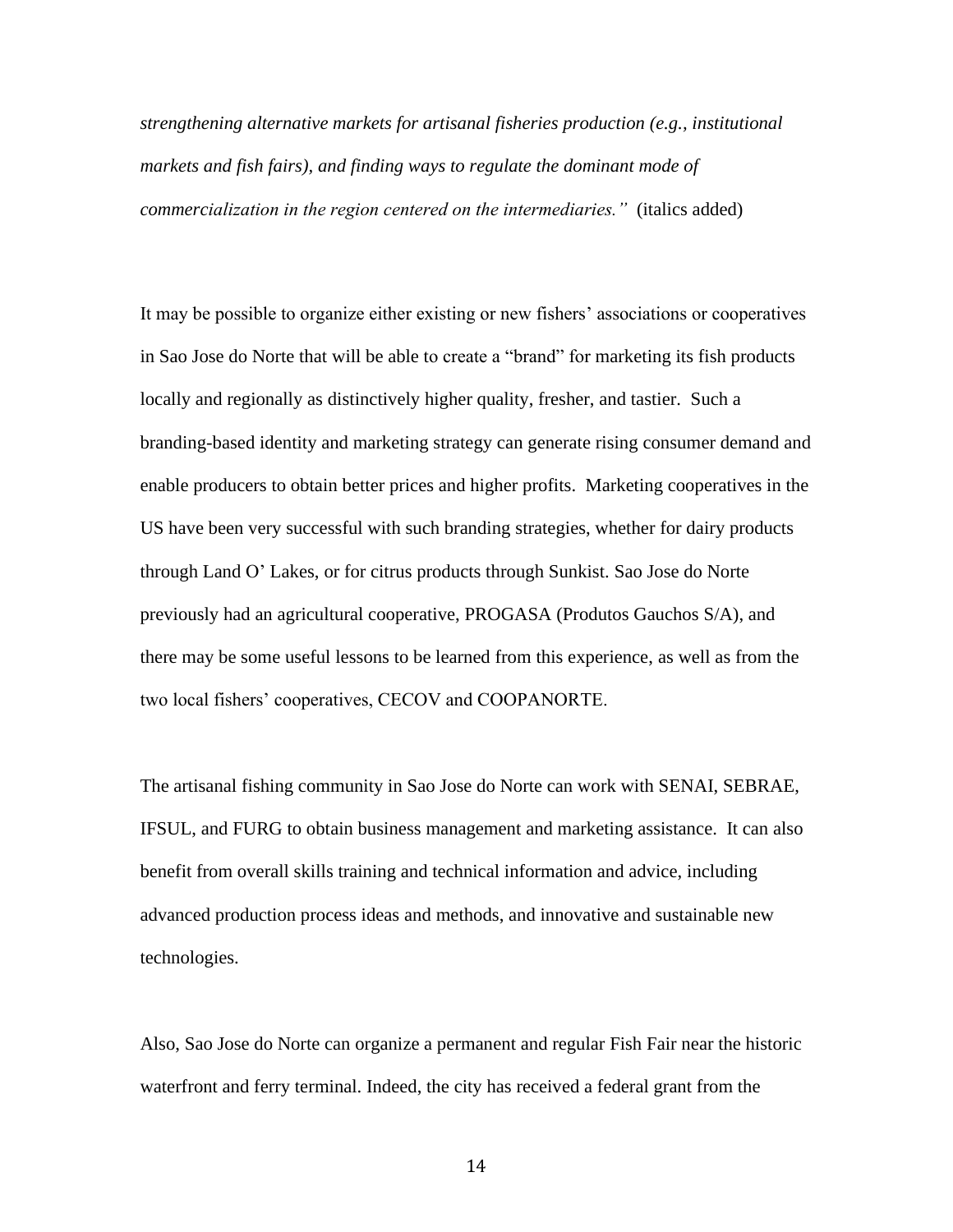Ministry of National Integration for this purpose. The Sao Jose do Norte Fish Fair can be a major vehicle for expanding local fisheries by drawing in many new consumers. In addition, it can become a major tourist attraction, supporting many spin-off retail and service businesses, hospitality, food and beverage, fisheries tours (similar to visiting wineries in Bento Goncalves), and even sports and recreational fishing.

Finally, the branding and marketing strategy can include major tie-ins with local and regional restaurants, such as Marco's. It could involve attracting international chefs to prepare special recipes cooking Sao Jose do Norte fish, also involving onions, rice, and other local food. There can even be an annual international Fish Festival in the historic center, similar to the world-famous Garlic Festival in Gilroy, California.

#### **New Economic Opportunities in Tourism, Culture, and Creative Industries**

Sao Jose do Norte, with better transportation accessibility, can become a successful tourist destination. The city posseses many assets, including an ocean beach, a large waterfront landscape on Lagoa dos Patos, an historic city center, and a traditional fishing culture, among others.

With good planning, some renovation, and clear preservation guidelines, Sao Jose do Norte can become a showcase for  $18<sup>th</sup>$  and  $19<sup>th</sup>$  century Brazilian buildings and culture, of charming interest to visitors who are drawn to experiencing historical eras. The city center can become the home of a new Center for Gaucho Maritime Culture, which can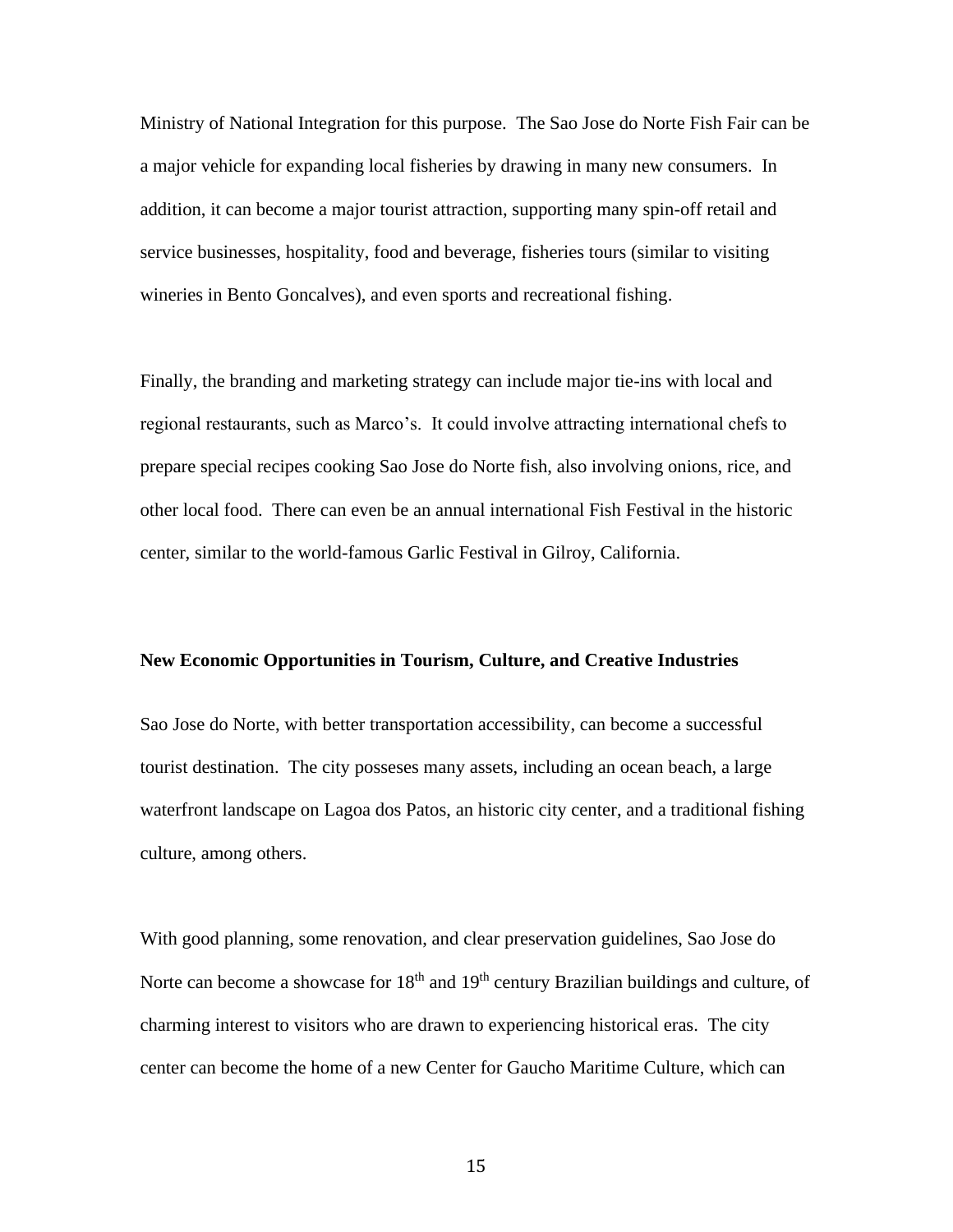sponsor research, publications, conferences, exhibits, tours, lectures, and many other activities, perhaps as a branch of FURG.

In order to house such a center, it will be necessary to build and attract a support structure of hotels, restaurants, stores, services, galleries, cafes, and other related businesses. There can even be a one-block area of the historic center that can be a replica of late  $19<sup>th</sup>$ century Sao Jose do Norte, with pedestrians, bicycles, and horse-drawn carts, but no cars or trucks. Recently the city received grants from the Ministry of Cities and the Ministry of Tourism to improve the historic center, so things are already moving forward in the right direction.

The existence of this center, and the researchers and students it will attract, will serve as a catalyst spinning off a local industry of artists and cultural specialists that will provide a new creative spirit to the city's and region's future economy of Sustainable Innovation. Generating creative talent, both locally and from elsewhere, will enable Sao Jose do Norte to attract and create many businesses that thrive and depend on workers and entrepreneurs with certain types of advanced skills.

The Center for Gaucho Maritime Culture should have a production studio for films, videos, and photography, both for internal use, and also available to be rented for commercial purposes. Sao Jose do Norte, both the historic center and the surrounding waterfront landscape, is a natural place to produce movies, television shows, and photographs, both for electronic and print media, including the Internet. The film studio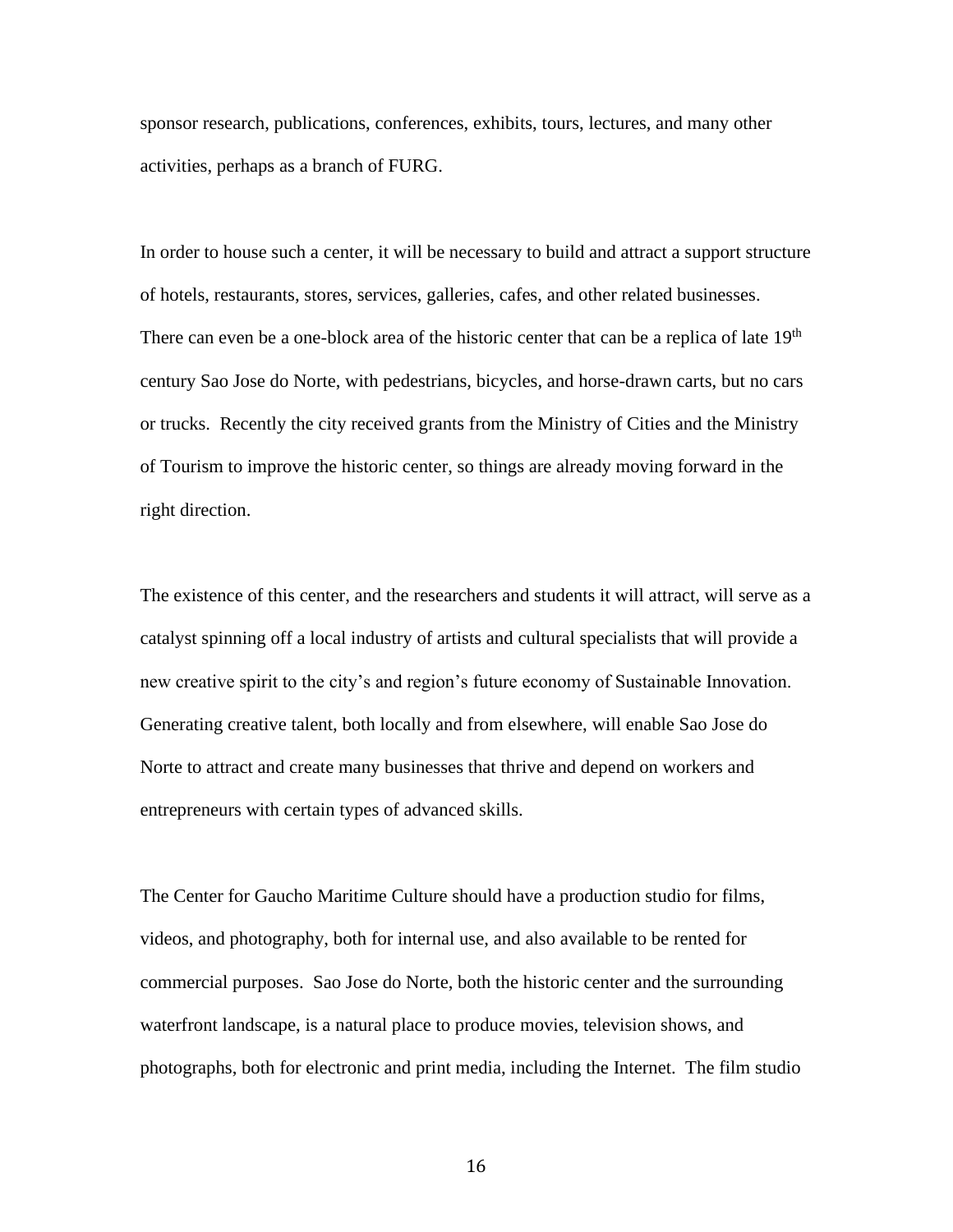can help generate local communications media, performing arts, computer graphics, and related visual entertainment and digital media. For example, the 2004 Brazilian motion picture "O Gato" was filmed in Sao Jose do Norte. It is a good example of future opportunities.

Sao Jose do Norte also offers the potential of nature-oriented ecotourism, from watching birds to observing sea lions. It can do particularly well with recreational tourism involving a wide range of sports and recreational activities, including boating, fishing, swimming, windsurfing, running, camping, and much more. It could be the home of a marathon, a regatta, a beach volleyball tournament, a bicycle race, or even a triathlon. One current example is Travessia a Nado, the annual swimmer's race across the channel to Rio Grande. Some of these activities may require improvements in land and water access to the Praia do Mar Grosso, along with more overnight accommodations near the beach for short-term visitors.

In Stortti's statewide Polo Naval report, there is considerable discussion of increasing industrial cargo and commercial freight transportation by ships and barges in the inland waterways of Rio Grande do Sul, from Rio Grande to Porto Alegre and up the Jacui River to Charqueadas. These are very important strategic economic investments.

Another key investment might be in passenger transportation along the inland waterways, more focused on marketing to recreational users and tourists than for daily commerce. For example, there could be high-speed ferries between Pelotas and Sao Jose do Norte,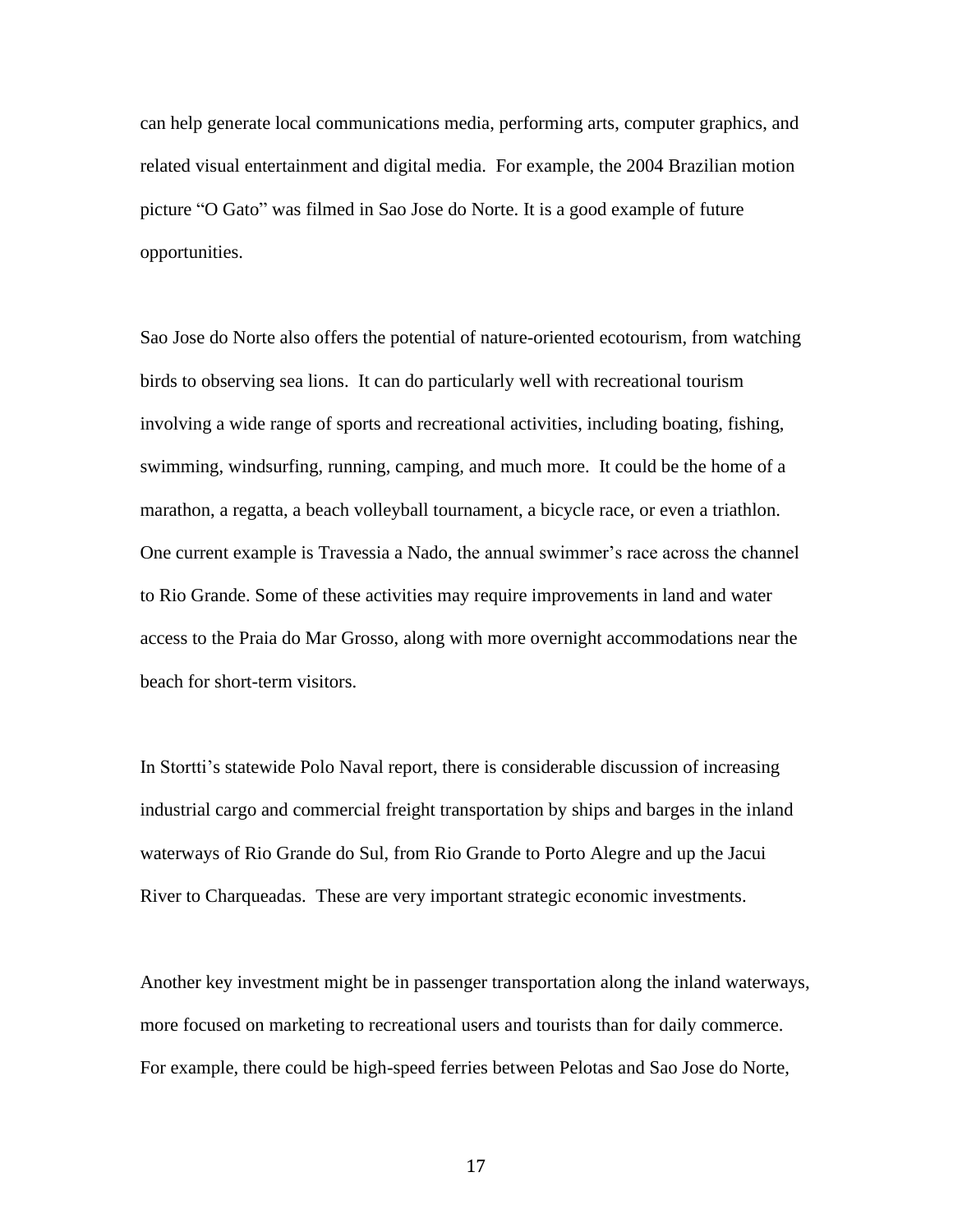perhaps eventually with daily service both ways. Similarly, there could be weekend ferry service between Porto Alegre and Sao Jose do Norte, complete with entertainment, food, beverages, and souvenirs. For either or both of these water transportation services to commercially succeed, it will be vital to renovate and improve the ferry terminal in Sao Jose do Norte to make it much more inviting for visitors and tourists.

#### **New Economic Opportunities in Wind Power and Green Technologies**

Sao Jose do Norte, and the surrounding region, is well situated to become a major wind power center. The city has sufficient land available to install a large number of wind turbines that can generate a substantial amount of electrical energy. This land-based wind power is much less expensive and more cost-effective than offshore wind energy generation and transmission, yet still benefiting from its close proximity to the high wind velocity coming from the ocean.

Currently EPCOR Energia will be investing more than R\$ 300 million to install 40 wind turbines on 20 properties in Sao Jose do Norte, which will generate 80 megawatts of electric power, far more than the five megawatts currently consumed within the city. This project will be completed in 2014, and the electricity will be transmitted through the National Interconnected System (SIN). In addition, Ventos do Atlantico plans to build a wind energy farm that will generate nearly one gigawatt of electric power and create 500 jobs. Both of these major projects are complemented by an R\$ 400 million wind turbine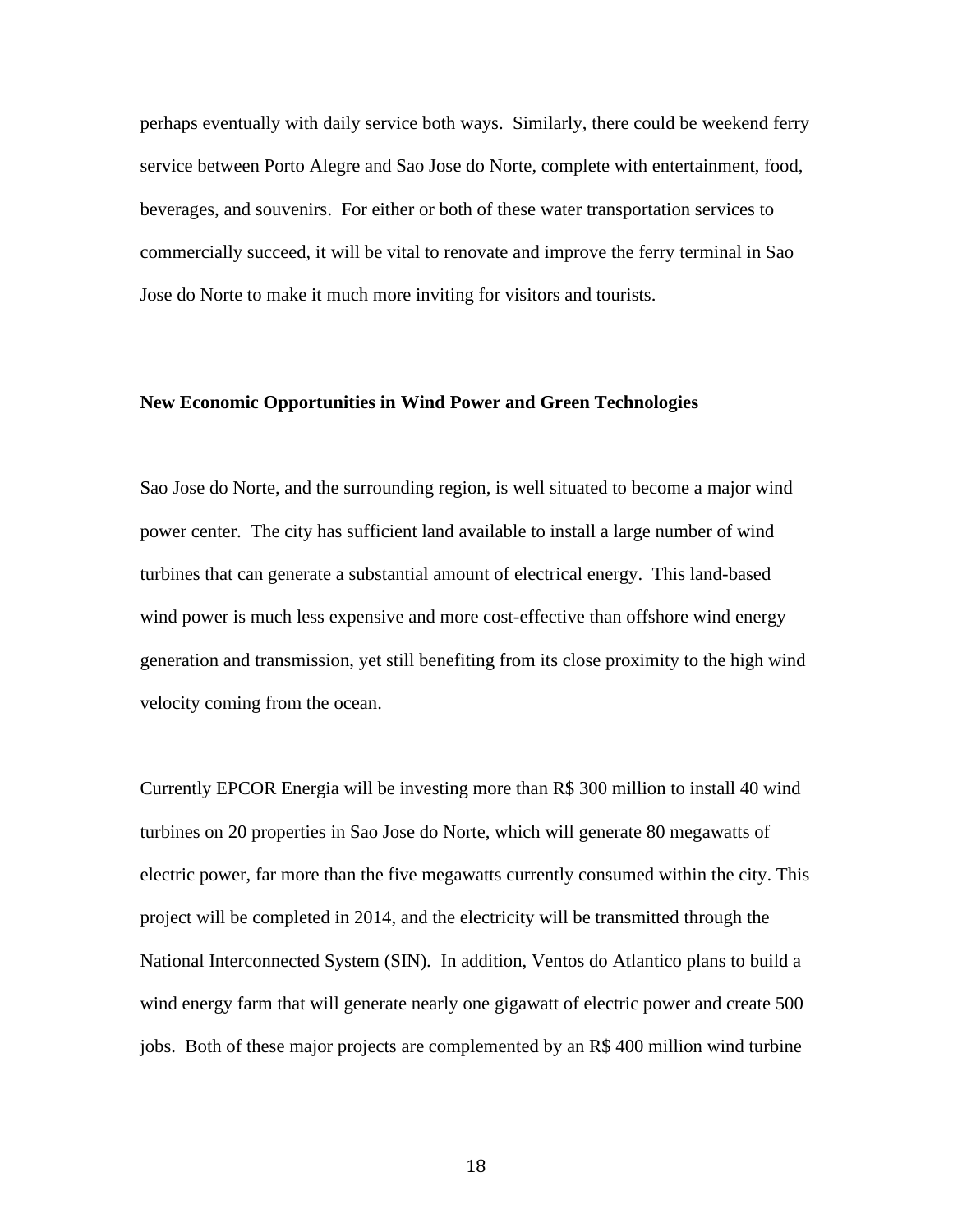installation by Odebrecht to produce over 100 megawatts of renewable energy near Cassino.

Clearly wind power is gaining considerable momentum in southeastern Rio Grande do Sul, fulfilling the vision of Brazil's President Dilma Rousseff, dating back a decade ago when she served as Rio Grande do Sul's Secretary of Energy, Mines, and Communications, as exemplified by the 2002 *Rio Grande do Sul Wind Power Atlas*. According to AGDI's 2012 publication, *Wind Power in Rio Grande do Sul*, "Wind Power is one of the priority sectors of the Industrial Policy launched by the State Government." Businesses involved in the supply chain for wind turbine production, as well as in the operational side of maintenance, repair, and related services, can become significant drivers of the local, regional, and state economy.

Sao Jose do Norte can move boldly forward into the  $21<sup>st</sup>$  century and become a leader in Sustainable Innovation by maximizing the potential of wind power, both by providing low-cost renewable electricity to EBR and other industrial, commercial, and residential users, and by building a state-of-the-art distribution system. This will involve working with CEEE and other entities to construct a modern underground Smart Grid, including "smart metering" to promote conservation and efficiency. It should also include laying underground broadband cable for high-speed and high-volume Internet access. The combination of wind power and broadband will help attract many new entrepreneurs, investors, and skilled professionals, strengthening Sao Jose do Norte's fundamental assets for diversified, balanced, and dynamic economic growth.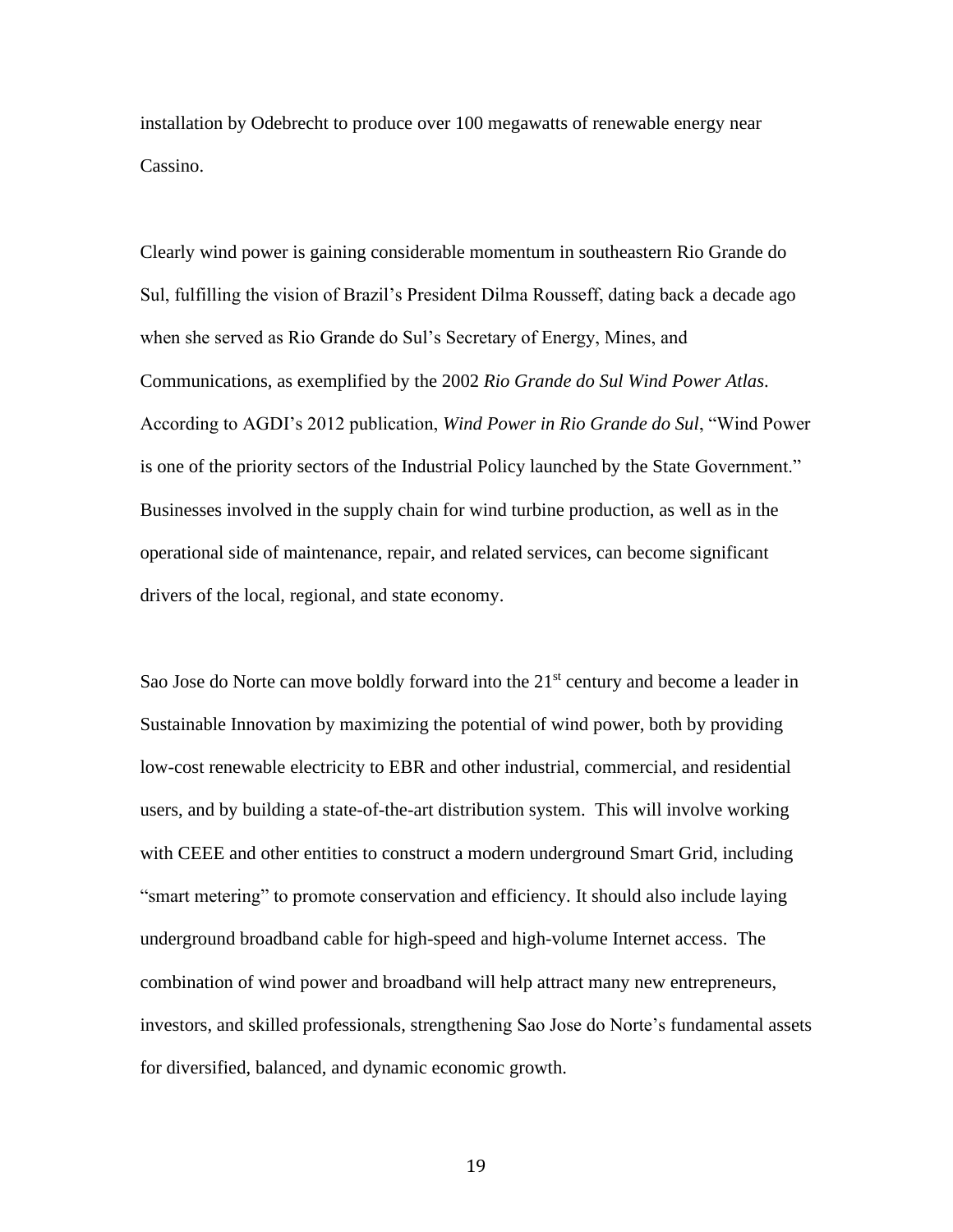Sao Jose do Norte can work with FURG to promote research on renewable energy from the Atlantic Ocean, which could become a major source of new technologies based on Sustainable Innovation. In addition to wind, such research and development can focus on various forms of tidal and wave power, on geothermal, and on types of biomass energy from algae and other organisms. These and other initiatives can become part of the ambitious agenda of FURG's OceanTec Technology Park, and OceanTec could locate some of its research activities at a new campus in Sao Jose do Norte. There also can be experiments with decentralized distributed energy from wind turbines, large-scale use of solar-powered hot water heaters and solar photovoltaic cells on buildings, and innovations in batteries and electricity storage capacity to supplement the intermittent nature of prevailing winds.

#### **New Economic Opportunities in "Zero Waste" and Cleantech Industries**

The EBR Shipyard has presented Sao Jose do Norte with an opportunity to establish itself as a dynamic center for Sustainable Innovation. According to its own brochure, EBR is committed to valuing "sustainability and respect for the environment" and will seek to obtain LEED (Leadership in Energy and Environmental Design) Certification from the US Green Building Council for the construction of the EBR Shipyard at Sao Jose do Norte. Receiving LEED Certification means that the buildings and operations of the EBR Shipyard will be designed to conserve and more efficiently use energy, water, and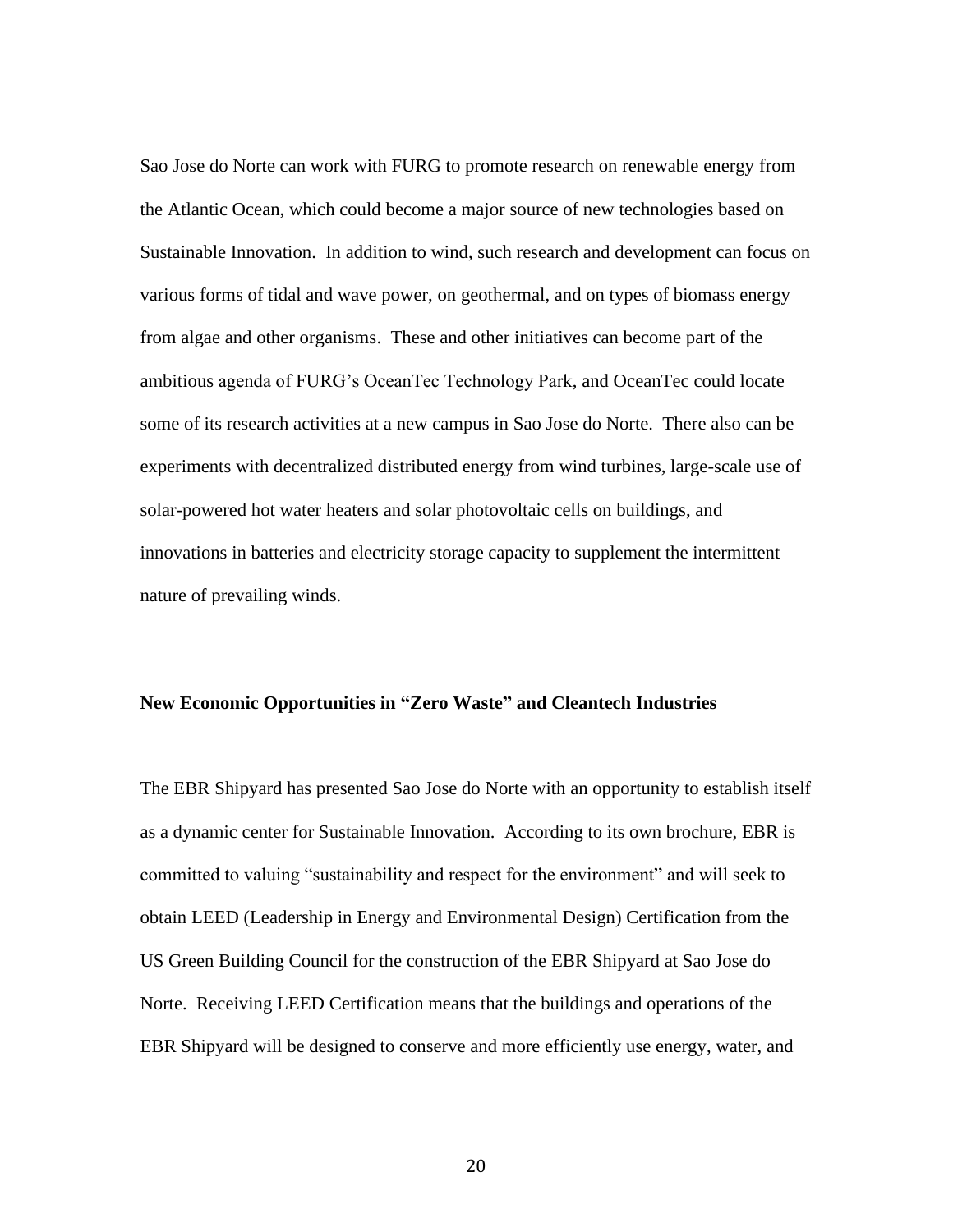other resources, to reduce harmful ecological impacts, including greenhouse gas emissions, and to recycle and reuse materials and resources as much as possible.

City officials can work with EBR to promote Zero Waste. Under this concept every output, instead of being treated and disposed of as waste, can be recycled as a useful input for another production process or product, replicating the continuous cycles of nature, where "waste" is actually "food" or "fuel" for some other living organism. The best description of this approach in a modern advanced industrial and technological context is the international best-selling book, *Cradle to Cradle: Remaking the Way We Make Things* by William McDonough and Michael Braungart. Many corporations are following this model, as described by the late Ray Anderson, a very successful CEO, in Chapter 5 ("Zero Waste: The First Face of Mount Sustainability") of his 2009 autobiographical masterpiece, *Confessions of a Radical Industrialist: Profits, People, Purpose – Doing Business by Respecting the Earth*.

It will be possible for EBR to institute a Zero Waste policy to drastically reduce its industrial waste and save a great deal of money. Ray Anderson's Interface Corporation saved \$405 million through its Zero Waste program. DuPont, a much larger enterprise, saved several billion dollars by becoming more sustainable. Because EBR is part of the Port of Rio Grande, the entire Port can participate in this Zero Waste initiative, including the Ecovix-Engevix and Quip Shipyards, future shipyards (such as Wilson, Sons), and the many industrial and agricultural export companies located near the Port and Superport. It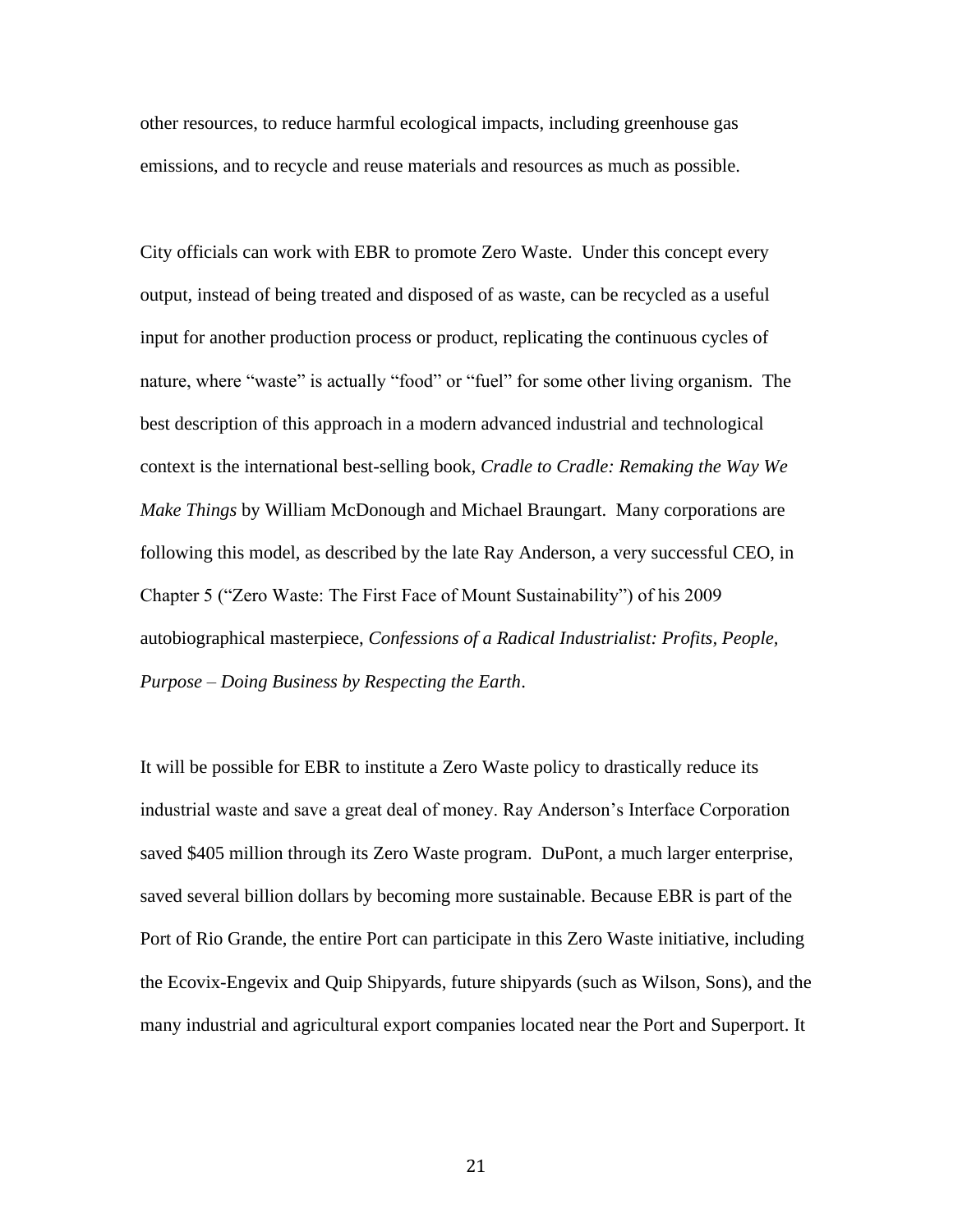can also include companies in EBR's supply chain and in the supply chains of the Port and the other shipyards.

Sao Jose do Norte's government currently is working on a solid waste management and disposal plan, with the help of Metroplan and other state agencies. This strategic planning process can serve as the beginning of developing a Zero Waste policy, both in more sustainable initial utilization of materials and resources, and in their extensive recycling and reuse. The beauty of this sustainable approach is that it saves money for companies, households, and governments, and more importantly, it generates new activities that expand local businesses, increase jobs, and raise incomes.

By creating a Zero Waste initiative, Sao Jose do Norte can attract international investment and talent from entrepreneurs and professionals with innovative ideas and technological solutions for new methods of production in a wide variety of industrial, commercial, and residential fields, including metal-mechanics, electrical-electronics, chemicals, and many other technological, engineering, and scientific processes. The EBR Shipyard can literally become a world leader in Sustainable Innovation and help put Sao Jose do Norte, Rio Grande, and the entire region on the global map as a cutting-edge international magnet for cleantech (clean technology) and green businesses, industries, products, and services.

Given the commitment by Petrobras to sustainability, and the prospective contracting relationship of EBR to Petrobras, a successful Zero Waste initiative may actually help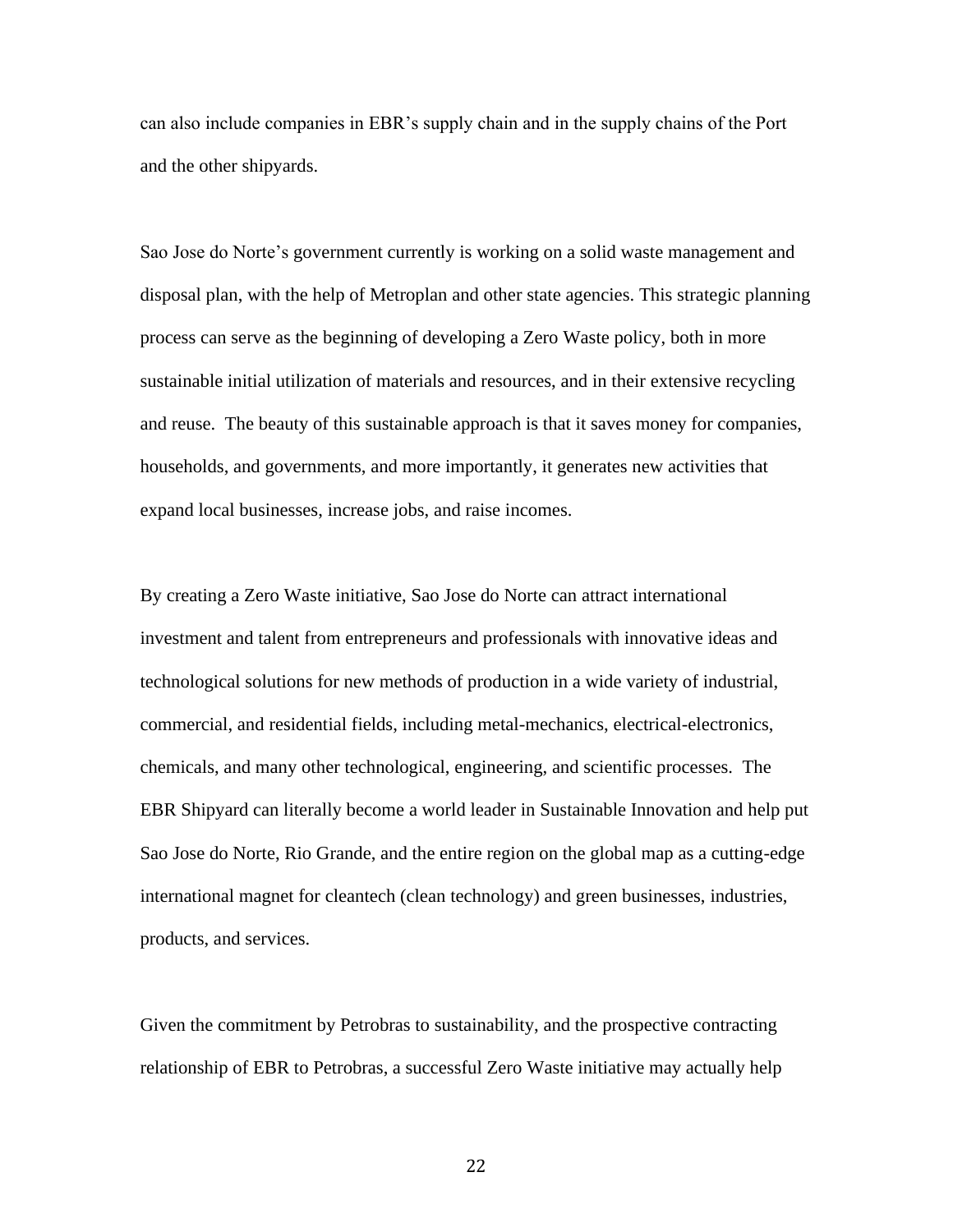EBR, and other local shipyard businesses, to obtain new contracts with Petrobras for building ships, platforms and related heavy equipment. Zero Waste can enable EBR and other local firms to increase revenues and market share by expanding business with Petrobras, and potentially also with other large customers. In addition, if EBR, Ecovix-Engevix, Quip, and other companies are actively reducing greenhouse gas emissions, they might be able to improve profitability and enhance financial resources by selling credits in international carbon markets.

Zero Waste can strengthen the bottom line of existing companies. And, Silicon Valleystyle, Zero Waste can help incubate and accelerate start-ups and fast-growing small and medium-sized companies that invent and innovate new industrial waste reduction and reuse processes and technologies. FURG, IFSUL, FIERGS, SENAI, SEBRAE, and many other key institutions could play active roles in a Zero Waste initiative, including PROAMB.

Zero Waste is a good image for a dynamic and competitive economy, because it also includes not wasting people. Many low-income families and communities already support their economic livelihoods by collecting and selling recyclable materials. There are many new and creative ways that a broad base of the population can actively be involved in the workforce and business supply chains that will economically benefit from a Zero Waste initiative.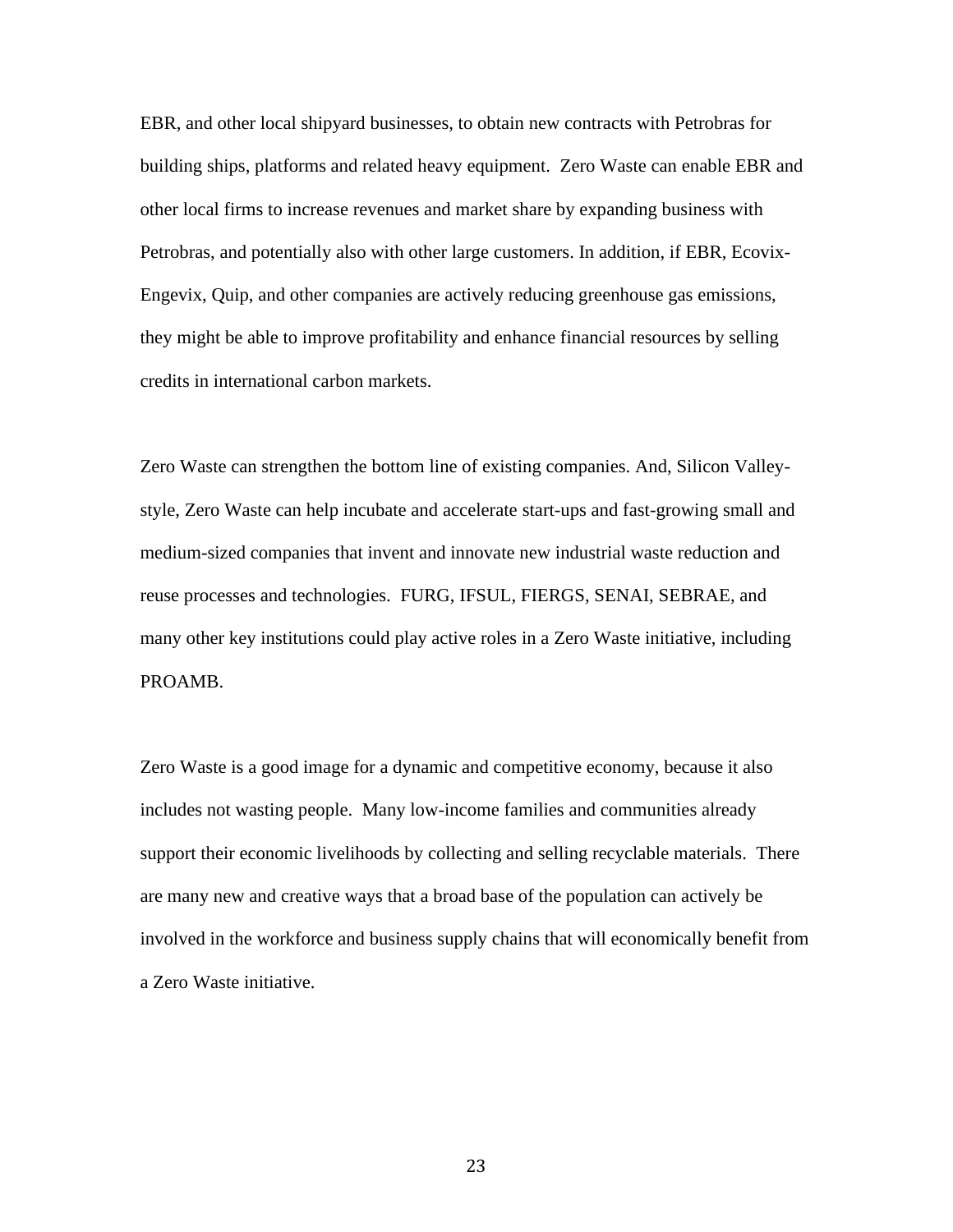## **Conclusion**

This GUD report offers a future direction for *Local and Regional Economic Development Opportunities Related to the Implementation of the Sao Jose do Norte EBR Shipyard*. Following GUD's recommended path forward can help enable Sao Jose do Norte and the entire region to achieve greater prosperity, innovation, technology, productivity, efficiency, competitiveness, creativity, sustainability, inclusiveness, and quality of life. Sao Jose do Norte can best obtain substantial long-term benefits from the EBR Shipyard by promoting a balanced, diversified, modern, and dynamic economy, through four major initiatives:

- *New Economic Opportunities in Commercial Fishing.*
- *New Economic Opportunities in Tourism, Culture, and Creative Industries.*
- *New Economic Opportunities in Wind Power and Green Technologies.*
- *New Economic Opportunities in "Zero Waste" and Cleantech Industries.*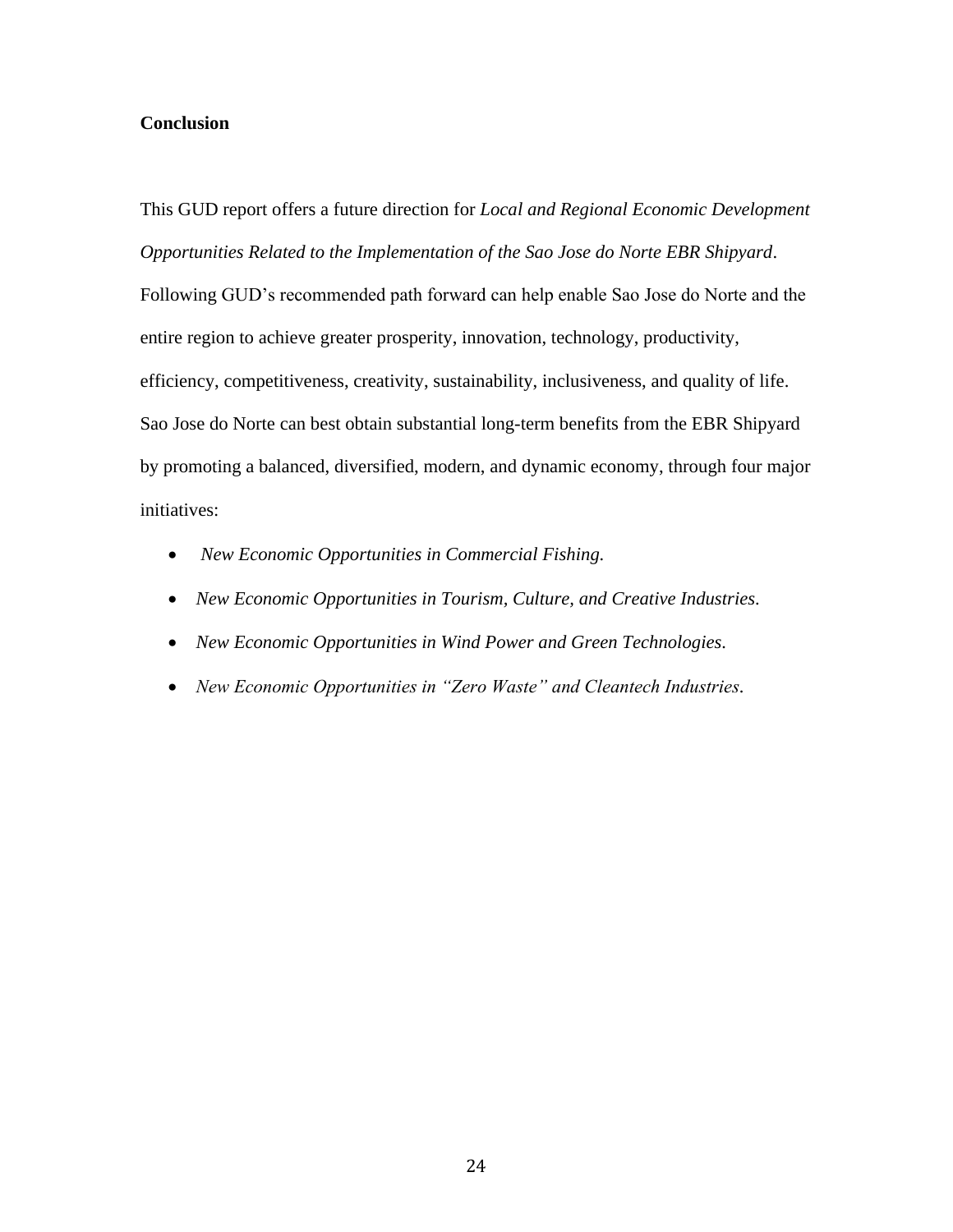# **Appendix**

## **STAKEHOLDER MEETINGS**

*October-November 2012*

### **Sao Jose do Norte**

Vicente Ferrari, Mayor, Municipality of Sao Jose do Norte

Zeny Oliveira, Mayor-Elect, Municipality of Sao Jose do Norte

Marisa Excelsior, Secretary, Department of Municipal Works and Urbanism, Municipality of Sao Jose do Norte

Juliana de Castro, General Secretariat of Government, Municipality of Sao Jose do Norte

Liane Arndt, Supervisor of Administrative Services, Municipal Bureau of Tourism and Promotions, Municipality of Sao Jose do Norte

Rogerio Fernandes de Oliveira, Municipal Bureau of Agriculture and Fisheries, Municipality of Sao Jose do Norte

Gastao Tertuliano da Costa Sa, Sao Jose do Norte Business Relations Director, Commercial Association of Rio Grande (CDL)

Alexandre Azevedo, President, Ventos do Atlantico

Aureliano Nobrega, Junior Geologist, Rio Grande Mineracao S/A

# **Rio Grande**

Alexandre Lindenmeyer, State Representative, State of Rio Grande do Sul, and Mayor-Elect, Municipality of Rio Grande

Gilberto Machado do Pinho, Municipal Secretary for Extraordinary Affairs, Municipality of Rio Grande

Gustavo Garima, Chief of Staff, Office of the Superintendent, Port of Rio Grande

Darci Antonio Tartari, Planning Division Manager, Port of Rio Grande

Marcelo Cordeiro Couto, Office of the Superintendent, Port of Rio Grande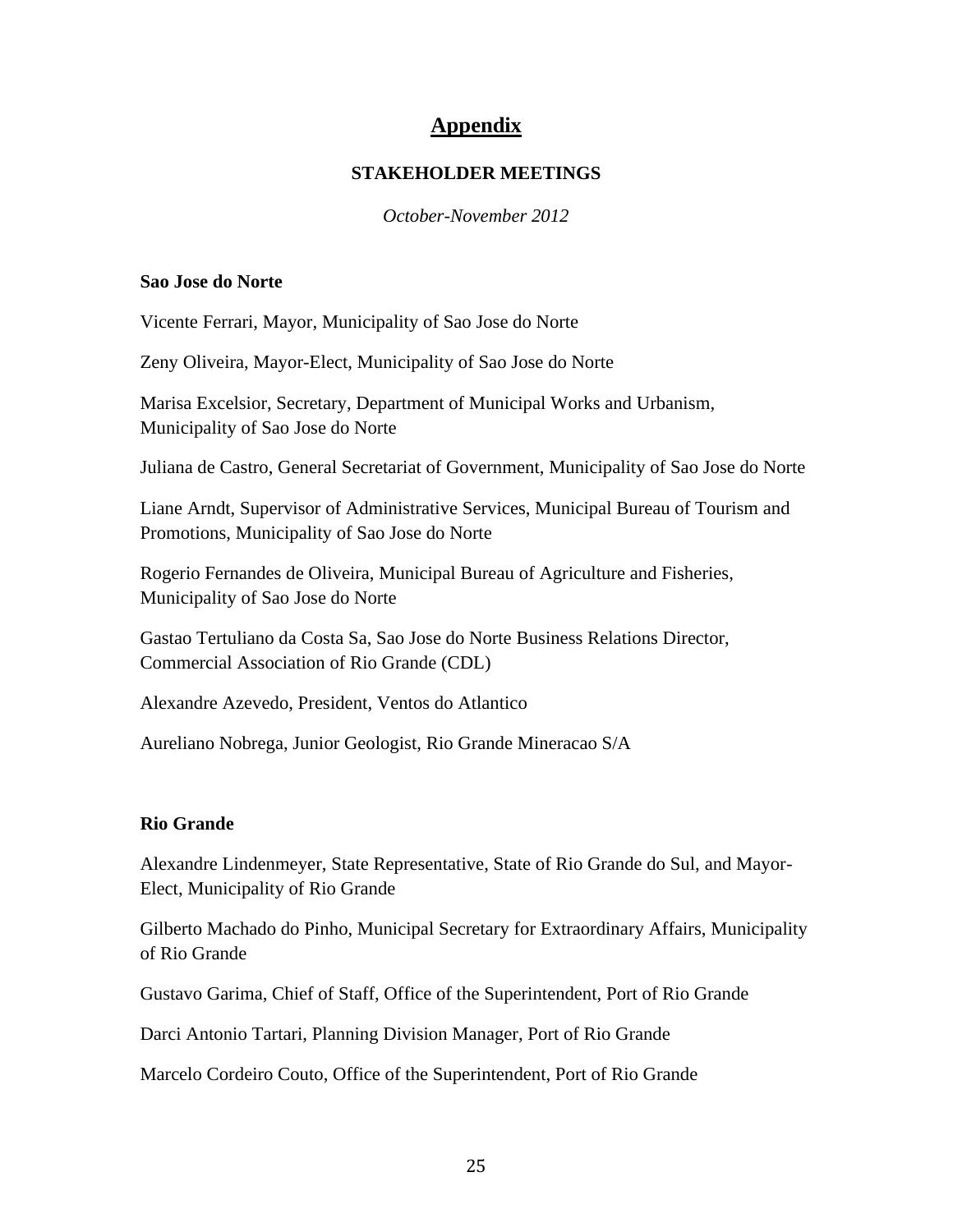Leonardo Pereira Maurano, Office of the Superintendent, Port of Rio Grande

Joao Carlos Brahm Cousin, Rector and Professor, Federal University of Rio Grande (FURG)

Ernesto Luiz Casares Pinto, Vice-Rector and Professor, Federal University of Rio Grande (FURG)

Jose H Muelbert, Professor, Center for Biological Oceanography, Institute of Oceanography, Federal University of Rio Grande (FURG)

## **Pelotas**

Adolfo Antonio Fetter Jr., Mayor, Municipality of Pelotas

Eduardo Leite, Mayor-Elect, Municipality of Pelotas

Darci de Avila Ferreira, Superintendent of Popular Economy, Municipality of Pelotas

Cassio Rene Furtado, Superintendent of Education, Municipality of Pelotas

Manuel De Souza Maia, Director, Agency for the Development of the Lagoa Mirim Basin (ALM)

Paulo Roberto Cabana Guterres, Professor and Director of the Polytechnic Center, Catholic University of Pelotas (UCPEL)

Jairo Halpern, Professor and Advisor to Rector, Catholic University of Pelotas (UCPEL)

Janette Otte, Pro-Rector of Institutional Development, Federal Institute of Education, Science, and Technology (IFSUL)

Marcus Andre Betemps Vaz da Silva, Professor and Pro-Rector of Extension, Federal Institute of Education, Science, and Technology (IFSUL)

# **Porto Alegre**

Marcus Coester, President, AGDI

Ivan De Pellegrin, Director of Planning, Programs and Funding, AGDI

Marco Franceschi, Director for Infrastructure and Energy, AGDI

Moema Pereira Nunes, Deputy Director of Planning, Programs and Funding, AGDI